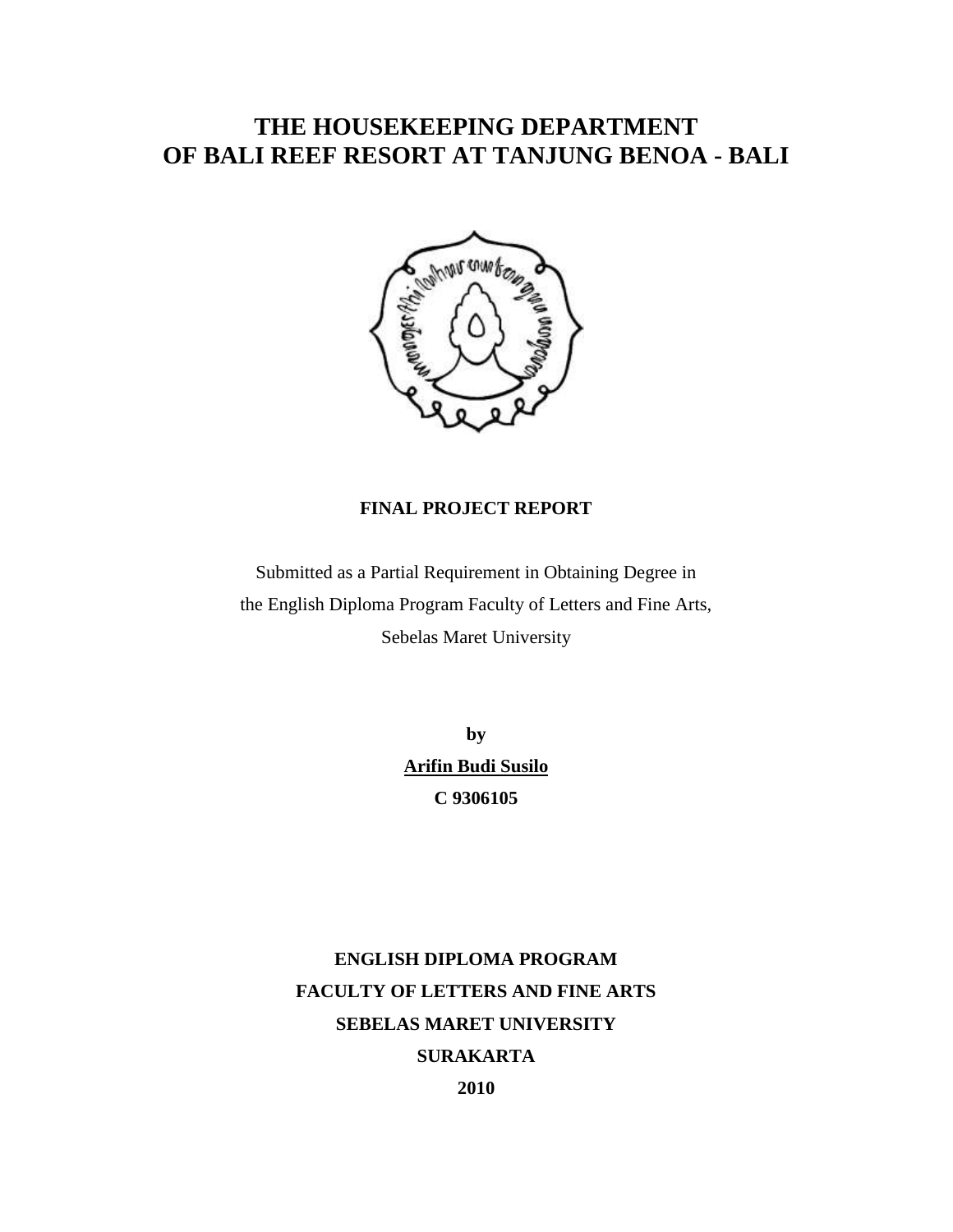# **APPROVAL OF CONSULTANT**

# **Approved to be examined before the Board of Examiners, English Diploma Program, Faculty of Letters and Fine Arts Sebelas Maret University**

Title : THE HOUSEKEEPING DEPARTMENT OF BALI REEF RESORT AT TANJUNG BENOA - BALI Name : Arifin Budi Susilo NIM : C 9306105

Supervisor

Drs. Hendarto R. MA. (………………………)

NIP: 195 207 211 979 031 004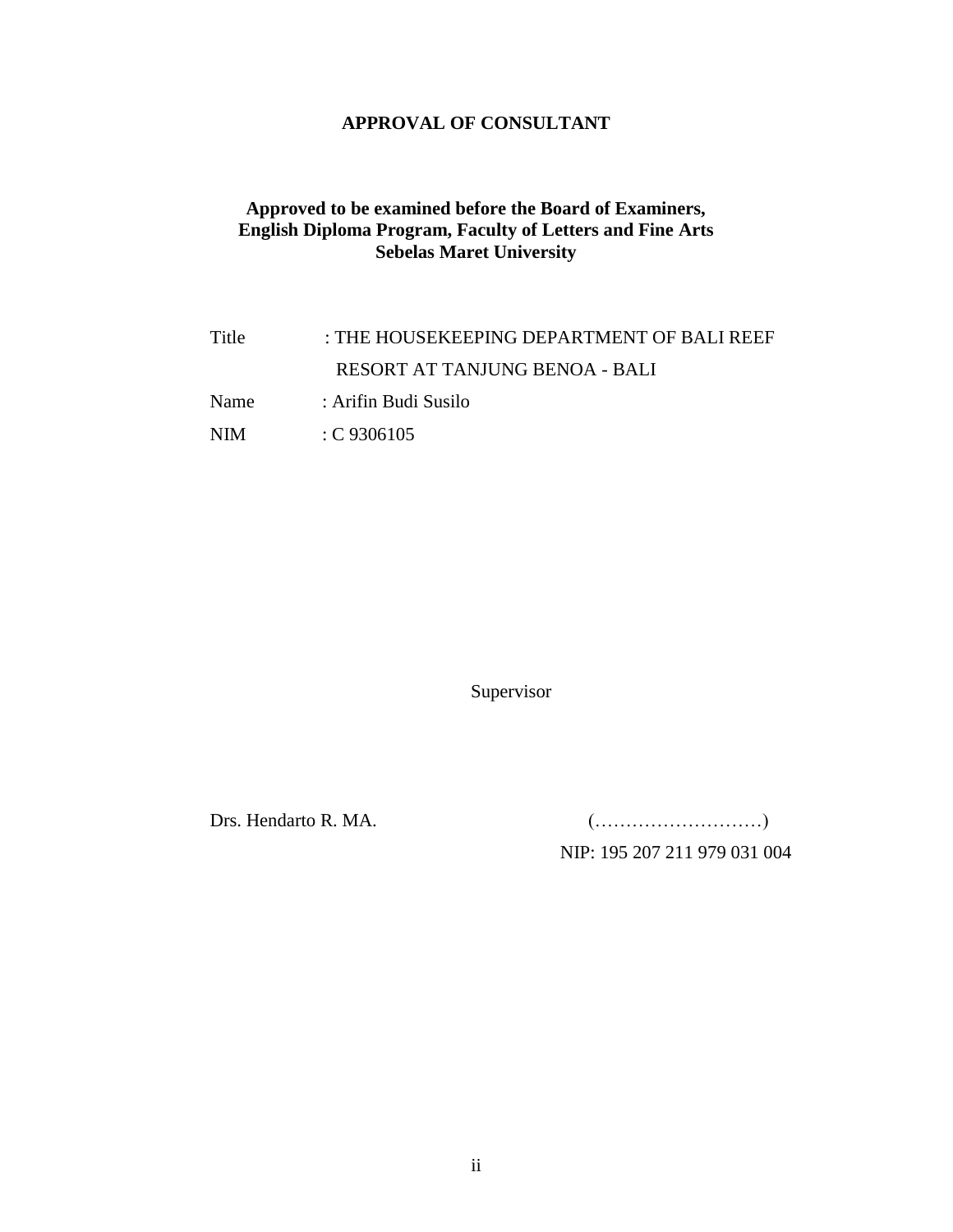# **APPROVAL OF CONSULTANT**

# **Approved to be examined before the Board of Examiners, English Diploma Program, Faculty of Letters and Fine Arts Sebelas Maret University**

# Title : THE HOUSEKEEPING DEPARTMENT OF BALI REEF RESORT AT TANJUNG BENOA - BALI Name : Arifin Budi Susilo NIM : C 9306105

Examined Date : February,  $9<sup>th</sup> 2010$ 

The Board of Examiners:

| 1. M. Taufiq Al Makmun, S.S. |                              |
|------------------------------|------------------------------|
| Chairperson                  | NIP. 197 806 272 005 011 003 |

2. Dyah Ayu Nila K, S.S., M.Hum. (……………………….) Secretary NIP. 198 302 112 006 042 001

3. Drs. Hendarto Rahardjo, MA. (……………………….) Main Examiner NIP. 195 207 211 979 031 004

> Faculty of Letters and Fine Arts, Sebelas Maret University

Dean,

 Drs. Sudarno. M.A. NIP: 195 303 141 985 061 001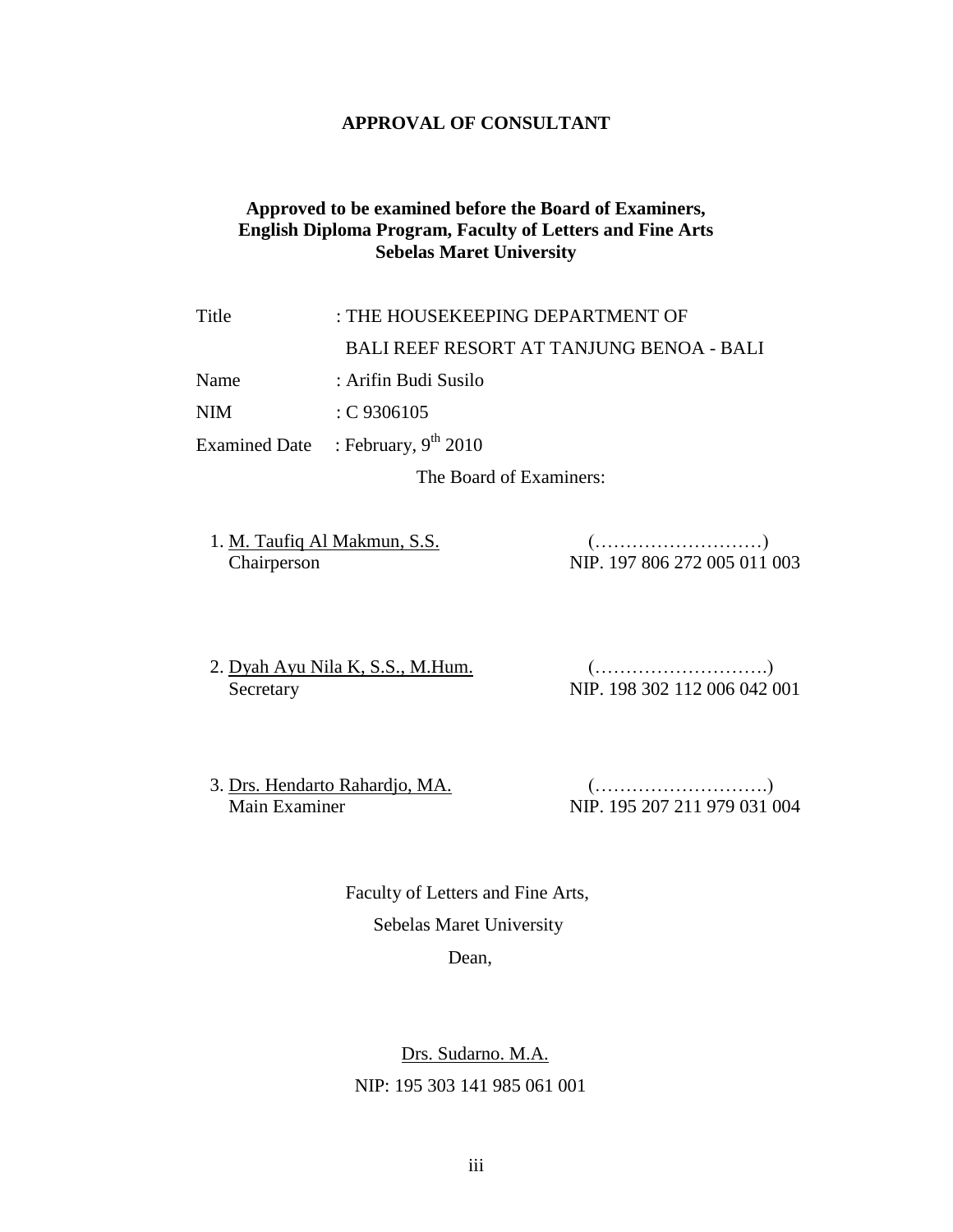# **MOTTOES**

- A healthy man has a hundred wishes; a sick man has only one
- **The man who says, he never has time is the laziest man** (Lichtenberg)
- You are never too late to learn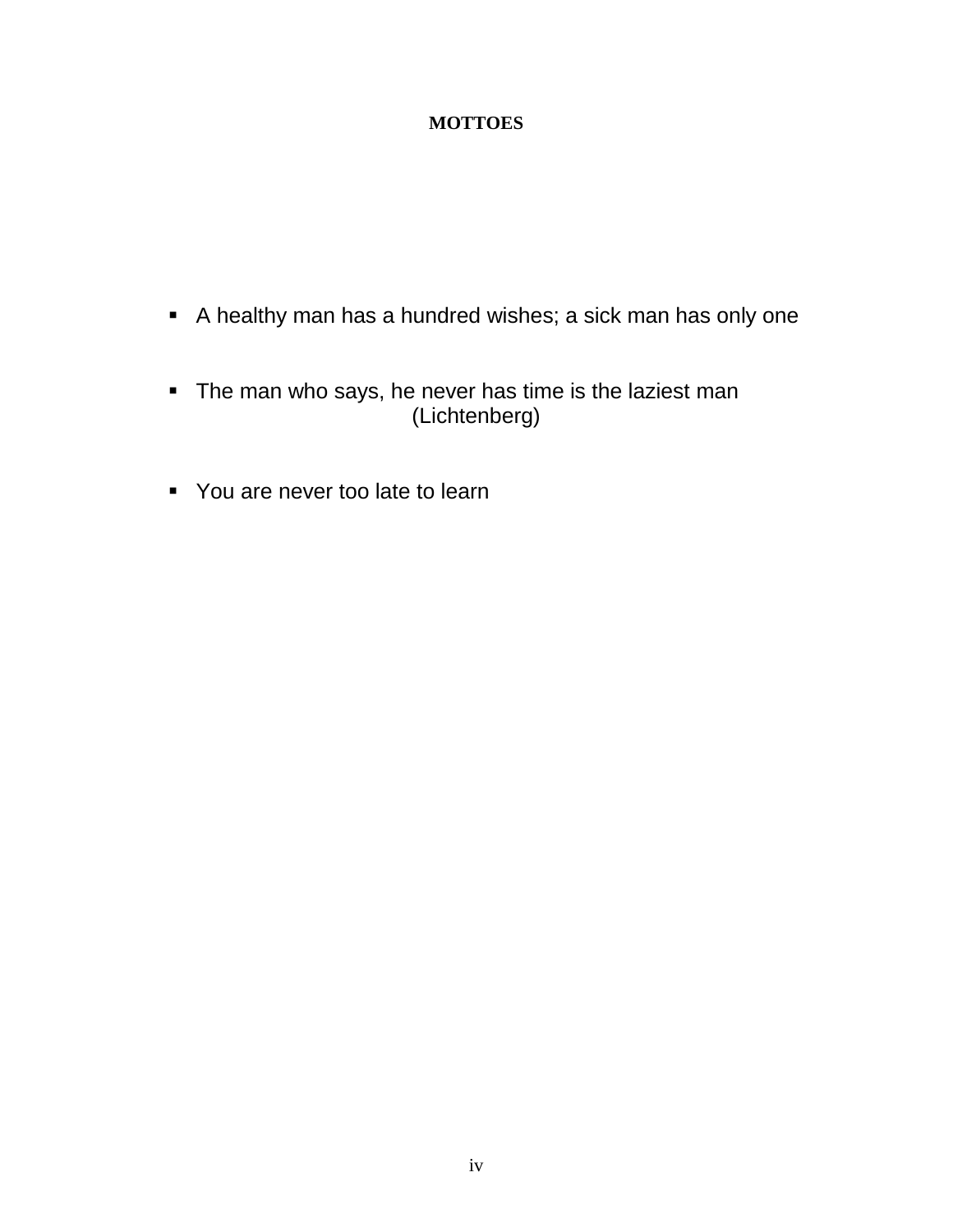# **DEDICATION**

I dedicate this final project to:

My Parents and sisters

# *Me and my deepest soul*

People who support my study

All employees at Bali Reef Resort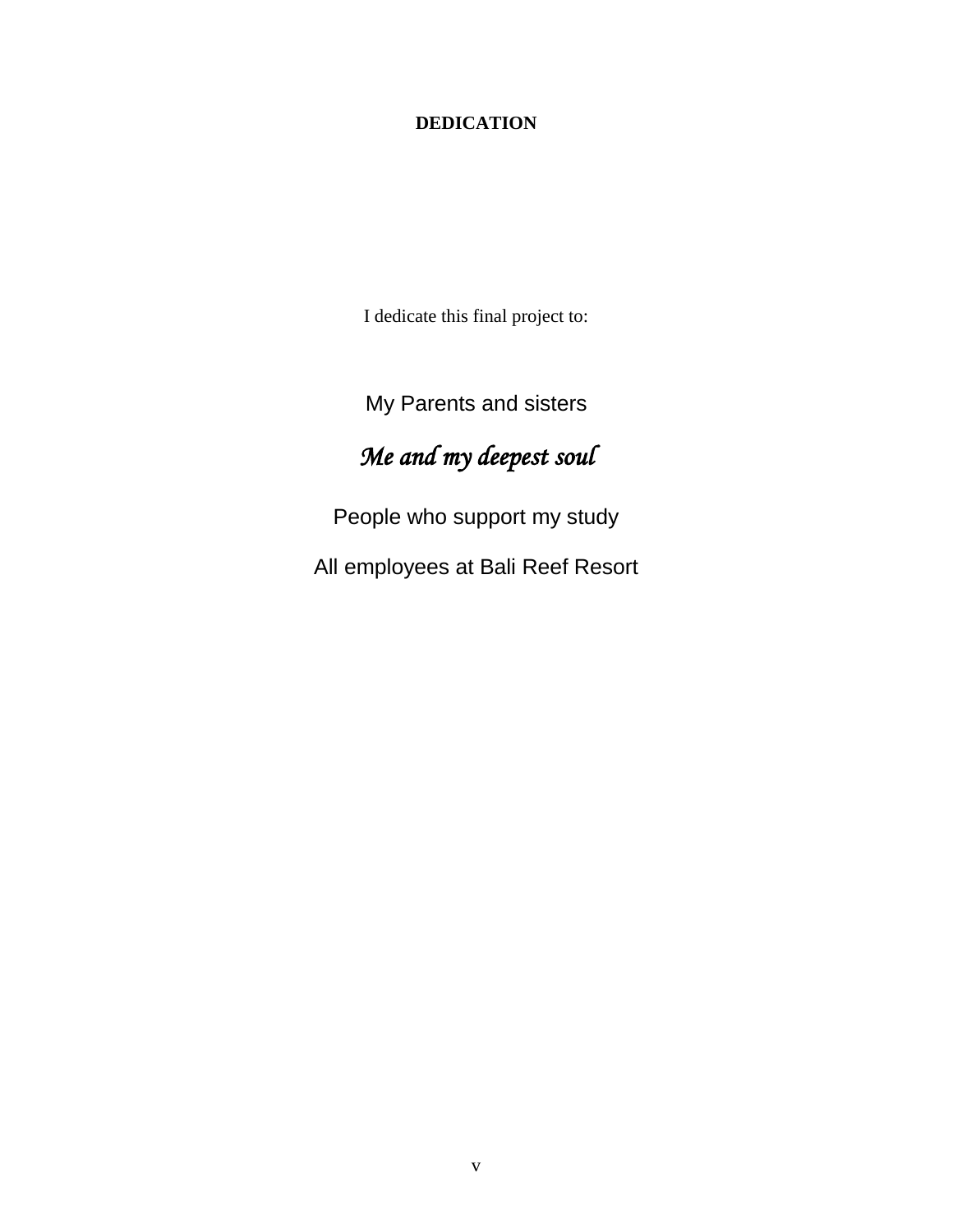#### **PREFACE**

The writer would like to say thanks to all persons who have supported the writer in finishing this final project entitled **"The Housekeeping Department of Bali Reef Resort at Tanjung Benoa - Bali".**

The writer is interested in discussing the works of the Housekeeping Department because it is a department which gives big contributions to the hotel through their hard work.

In this final project, the writer wants to describe how the Housekeeping Department works and what problems they faced. The writer also offers some solutions to the problems. It needs some techniques to make the department work as effectively as possible. The right solutions will make the department able to maximize their work.

Finally, the writer hopes this report will be beneficial for everyone.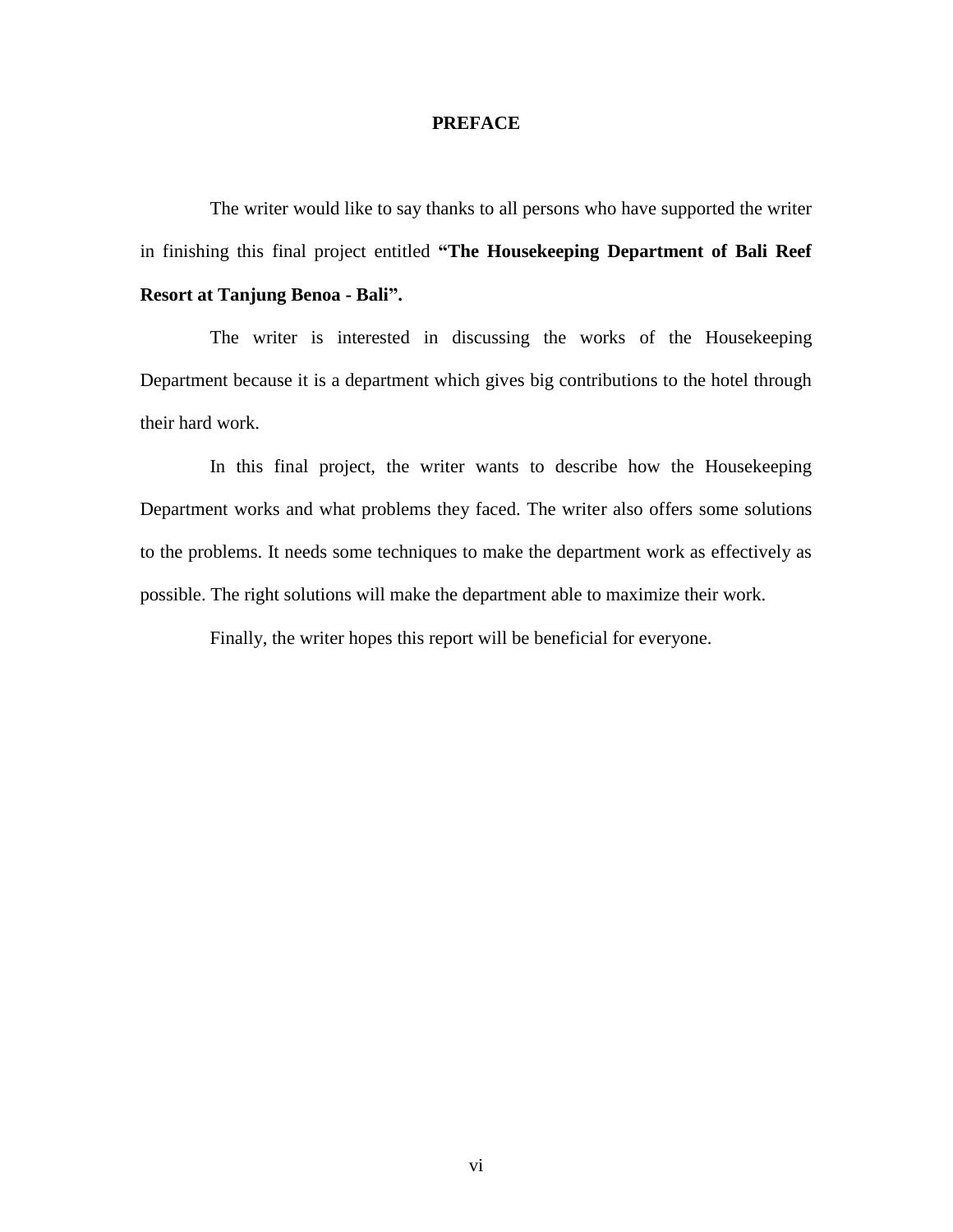#### **ACKNOWLEDGMENT**

First of all, I would like to say *Alhamdulillahi rabbil 'alamin* to express my highest gratitude to Allah SWT who has the authority for everything in this world, with only His blessing and guidance, I can finish this Final Project report.

This report is partial requirements in obtaining degree in the English Diploma Program, Faculty of Letters and Fine Arts at Sebelas Maret University. I would not be able to finish this report without the help and support from others. So in this opportunity I would like to express gratitude for:

- 1. Drs. Sudarno M.A, the Dean of Faculty of Letters and Fine Arts for giving the approval for this report.
- 2. Drs. Yusuf Kurniawan SS, MA, the Head of English Diploma Program, and also my Academic Supervisor, for his guidance during my study.
- 3. Drs. Hendarto R. MA, my Consultant, for his guidance, advice and correction during the writing of this final project.
- 4. All of the Lecturers in English Department, for the patience in giving me valuable knowledge.
- 5. Mr. Sigit W. Yanuarto, the General Manager of Bali Reef Resort Tanjung Benoa, who has given me an opportunity to do job training.
- 6. Mrs. Dian Francisca, the Personnel Manager of Bali Reef Resort Tanjung Benoa, who has given me an opportunity to do job training.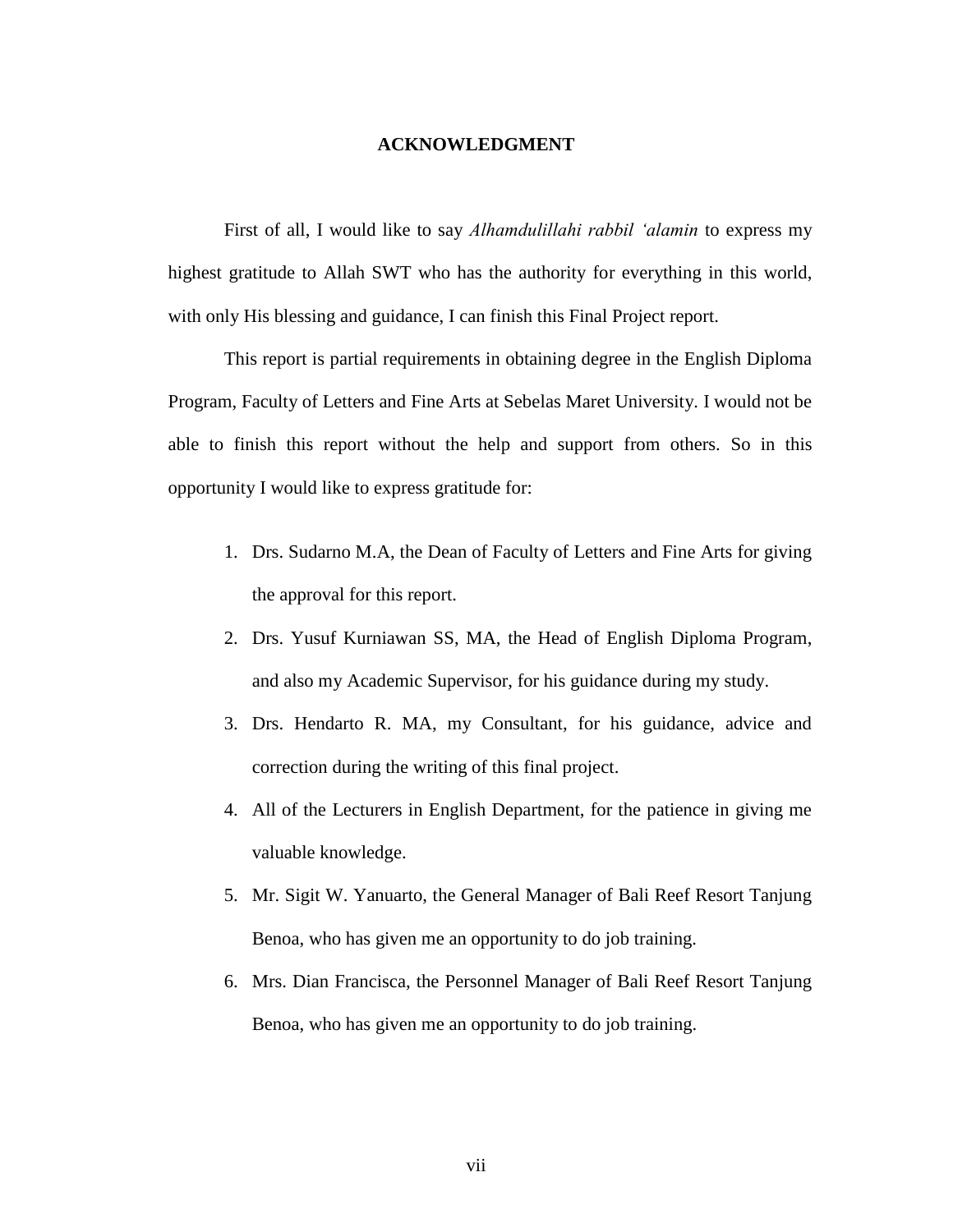- 7. Mr. Nur Sasongko, the Purchasing Manager, who has given me amazing experiences at Bali. I will never forget it.
- 8. Mr. I Putu Ariatmaja, the Senior Housekeeper for his guidance during the job training.
- 9. All of Housekeeping Department; *Bapak Putu, Bapak Sugita(Pak Malen), Bapak Budiarta, Bapak Suparta, Kadek A Hendrayana, Mbok Mawar, Mbok Merti, iluh Arini* thanks for our togetherness, your jokes make me always fresh.
- 10. My father, mom, and my sisters, for their support and love.
- 11. My deepest soul *"0tha"***,** for the love, for the faith, and for your heart. Thanks you for loving me.
- 12. *Ibnu, Ninuiit, Malique, Sanddrul*, and all of English Diploma 2006, especially C class, for being my best friend.
- 13. *Jamal, Ahmad, Niluh, Mbak Putu, Mbak Eka, Made, Yuni, Ine,* my best friend in Nusa Dua.
- 14. Me and my self, for being strong during the journey. Keep spirits and never give up.

I do realize that this report is far from being perfect. I happily accept any constructive criticisms from the readers.

Surakarta, January 2010

# Arifin Budi Susilo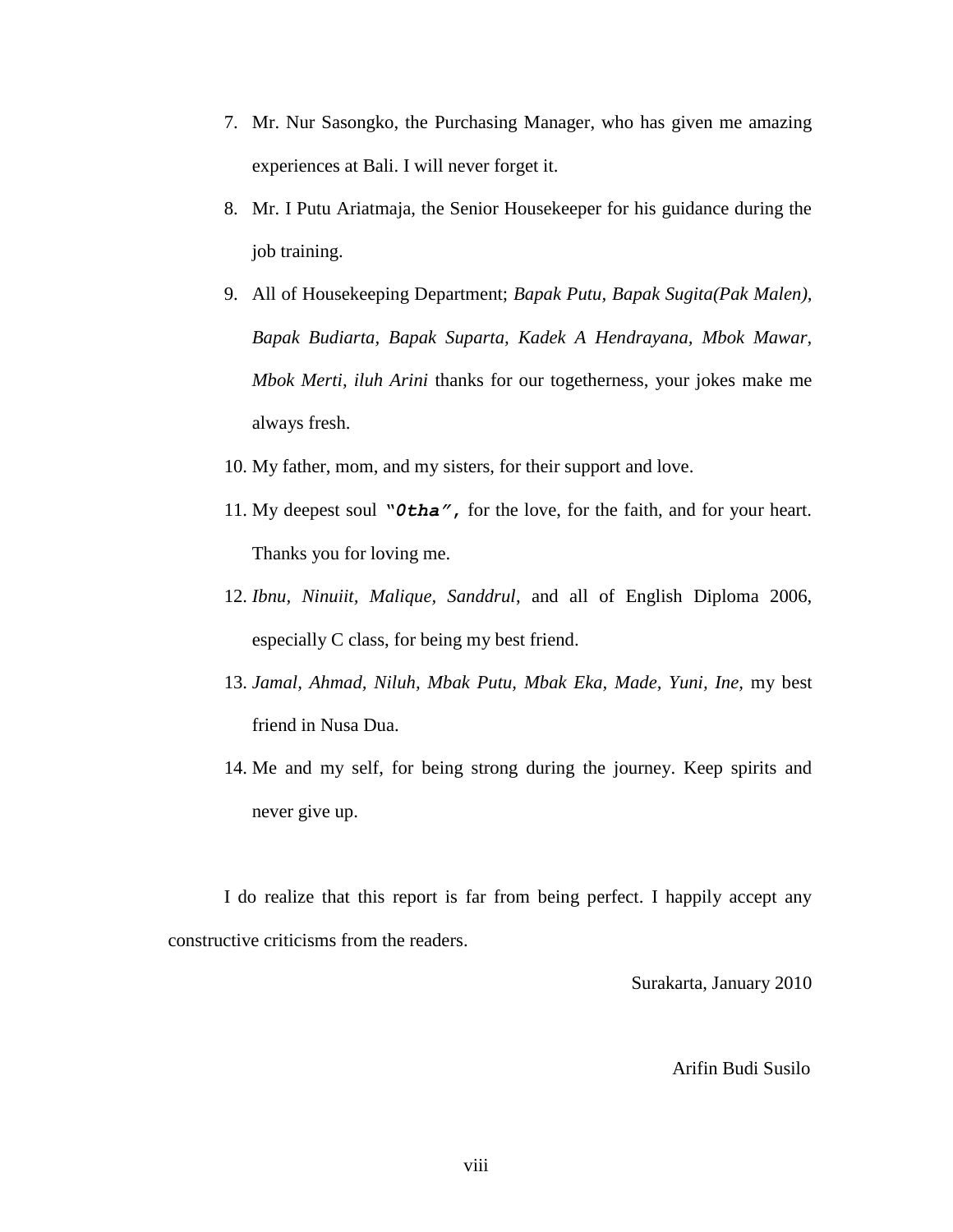# **ABSTRACT**

**Arifin Budi Susilo**. 2010. The Housekeeping Department of Bali Reef Resort at Tanjung Benoa - Bali. English Diploma Program, Faculty of Letters and Fine Arts, Sebelas Maret University.

This report is based on a job training evaluation which was conducted at Bali Reef Resort. It located on Jl. Pratama Tanjung Benoa, one of tourism areas in Bali.

The objectives of this report are to describe how the Housekeeping Department works and to find out the problems faced. This report explains the division of labor in the Housekeeping Department. In doing its job, the Housekeeping Department is divided into six main sections, they are: Floor Section, Public Area Section, Swimming Pool Section, Gardening Section, Linen and Uniform Section, and Florist Section. Each main section has its own work area and responsibility. They also have several officers with their own job description. This report is also intended to find out the problems faced by the Housekeeping Department internal and external. Therefore, several solutions are proposed to solve the problems.

Based on the discussion, the writer suggests that the hotel should improve its work quality by changing the damage equipment with the new one and pay more attention to the employees by giving extra salary if the employees have to work overtime. This way expected to make the hotel be able to compete with the other hotels.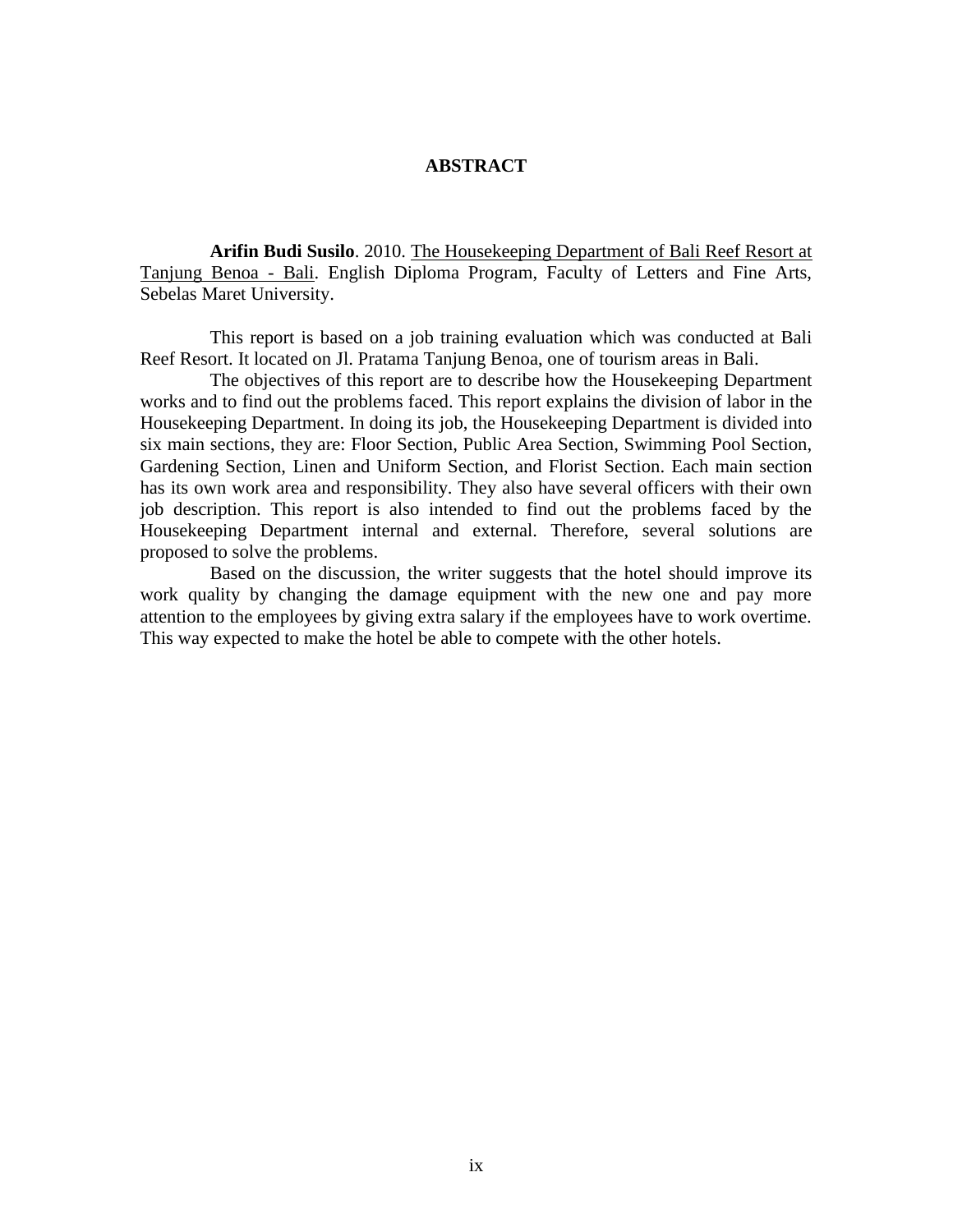# **TABLE OF CONTAINTS**

|                                                      | V              |
|------------------------------------------------------|----------------|
| V1                                                   |                |
| <b>V111</b>                                          |                |
|                                                      |                |
|                                                      |                |
|                                                      | $\mathbf{1}$   |
|                                                      | $\overline{2}$ |
|                                                      |                |
| $\overline{4}$                                       |                |
|                                                      | $\overline{4}$ |
| 1                                                    | $\overline{4}$ |
|                                                      |                |
| The Definitions of the Housekeeping Department<br>1. | 5              |
| Main Purpose of the Housekeeping Department<br>2.    | 6              |
| The Duties of the Housekeeping Department<br>3.      | 6              |
| The Requirements to be A Good Housekeeper<br>4.      | 7              |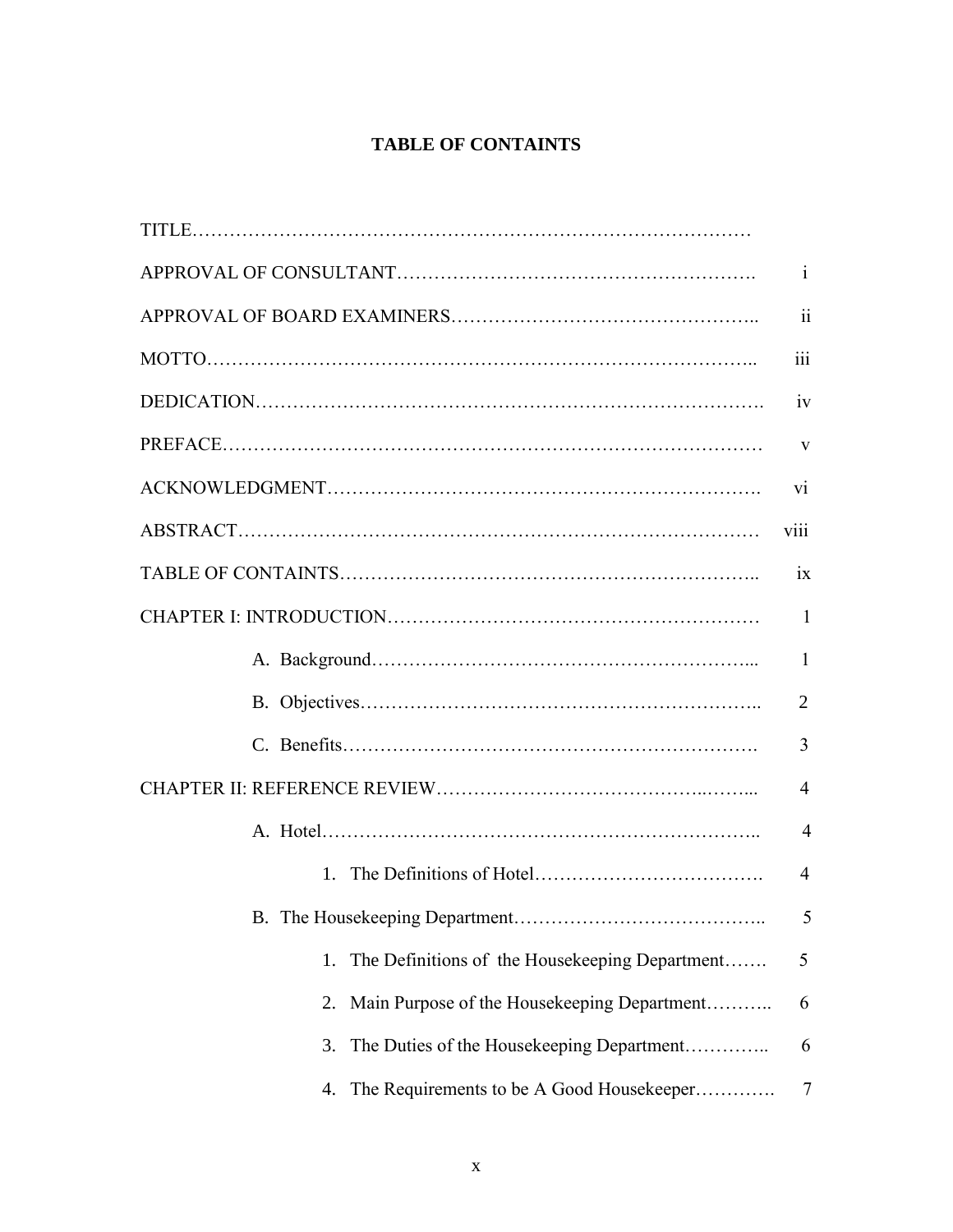| 8                                                                 |  |
|-------------------------------------------------------------------|--|
| A. Company Profile of Bali Reef Resort at Tanjung Benoa - Bali    |  |
| 8<br>1. Bali Reef Resort at Tanjung Benoa-Bali                    |  |
| 9                                                                 |  |
| 9                                                                 |  |
| B. Sections of the Housekeeping Department at Bali Reef           |  |
| 11                                                                |  |
| C. The Activity of the Writer in Bali Reef Resort<br>12           |  |
| D. Organization Chart of the Housekeeping Department at Bali Reef |  |
| 14                                                                |  |
| E. Relationship of the Housekeeping Department with Other         |  |
| 19                                                                |  |
| F. The Problem Faced by the Housekeeping Department and the       |  |
| 22                                                                |  |
| 1. The Problem Faced by the Housekeeping                          |  |
| 22                                                                |  |
| 2. The Solutions to the Problem Faced by the Housekeeping         |  |
| 25                                                                |  |
| 28                                                                |  |
| 28                                                                |  |
| 31                                                                |  |
| <b>BIBLIOGRAPHY</b>                                               |  |
| <b>APPENDICES</b>                                                 |  |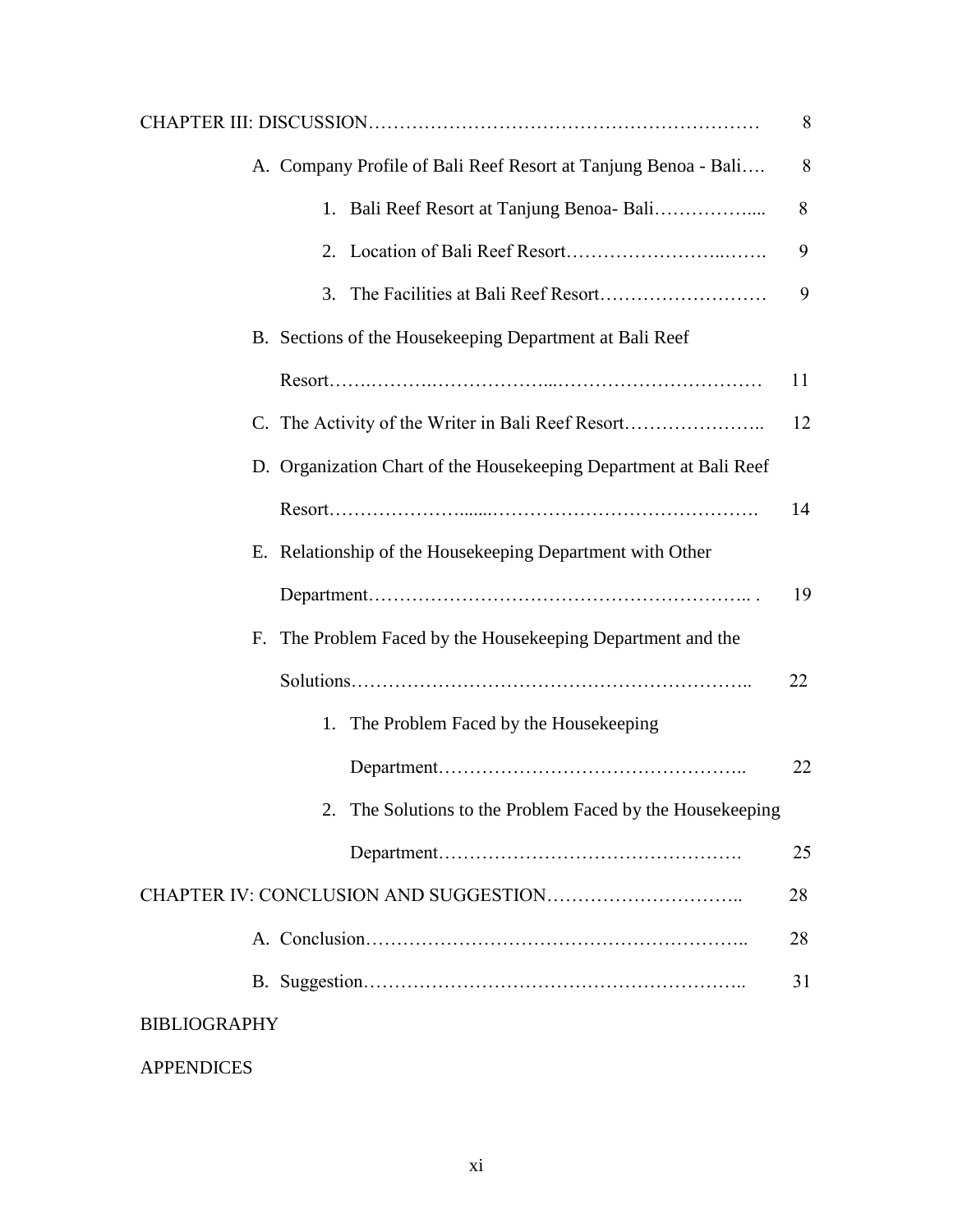#### **CHAPTER I**

# **INTRODUCTION**

# **A. Background**

Nowadays, science and technology have increased quickly. We have to realize that the progress of science and technology has influenced every aspect of life. One of the most real effects is the increasing daily needs. In this difficult and competitive era, people are demanded to maximize their work so they can continue their life. They have to work as hard as possible and they have no time to get refreshing. To refresh their mind most of people prefer to visit tourist resort on their holiday.

Tourist resorts are the most favorite places to reduce all the stress of life. Many supporting facilities are prepared to complete the visitor's satisfaction. One of the supporting facilities is accommodations, in this case is Hotel. So far, many hotels have been built not only in big cities, but also in tourist resort areas which have magnificent views. Hotel it self has many supporting facilities, which are hoped to be able to give satisfaction to the guest.

In general, hotel is classified based their facilities and services. The most important purpose in hotelier industry is the guest's satisfactions. "A customer is king", is a very popular statement used in hotels. The employees of the hotel have to give their best services to the customer.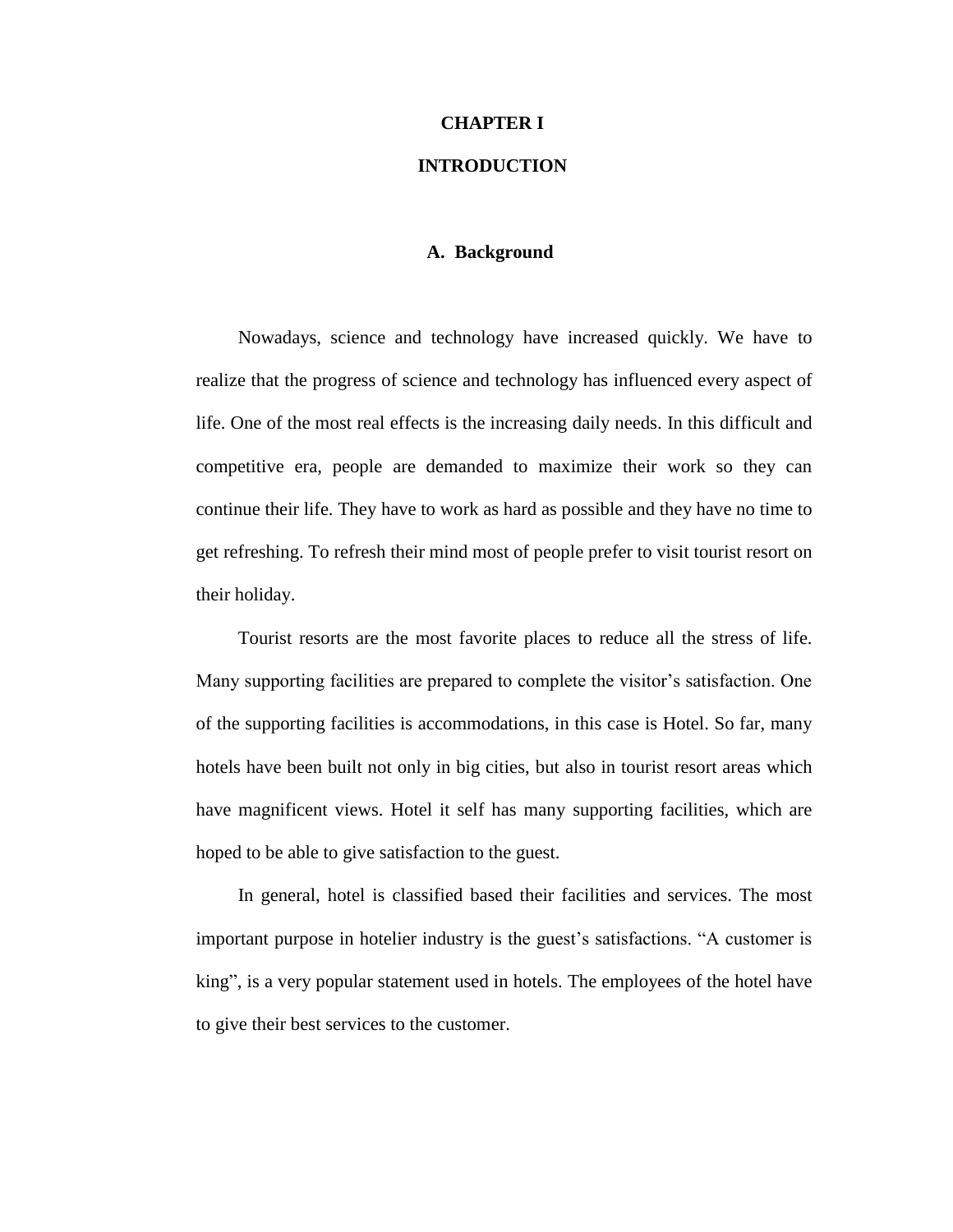That is why human resources are very important to improve the quality of the hotel. Good service will motivate the guests who ever stay to come back to the hotel. Indirectly, the existence of many hotels in Bali gives income to the country through the foreign currency coming from foreign customers.

In getting the data, the writer decided to do the job training in the Housekeeping Department at Bali Reef Resort for one month, from March, 1<sup>st</sup>  $2009$  until April,  $28<sup>th</sup> 2009$ . The writer is interested in discussing the operational system of the Housekeeping Department because it is one of important department in hotel. Through this final project, the writer wants to explain the activity of the Housekeeping Department including the problem in giving their best service.

Bali Reef Resort is one of resort hotels in Bali. It is built in Tanjung Benoa, Bali, and always tries to give its best service. Pleasant service is something that is never missed by the employees in serving the guests. They try to give the unforgettable moment to the guest during their stay in the hotel.

## **B. Objectives**

The objectives from the reports are:

- 1. To explain how the Housekeeping Department at Bali Reef Resort works.
- 2. To describe the problems faced by the Housekeeping Department at Bali Reef Resort and to propose the solution of the problem.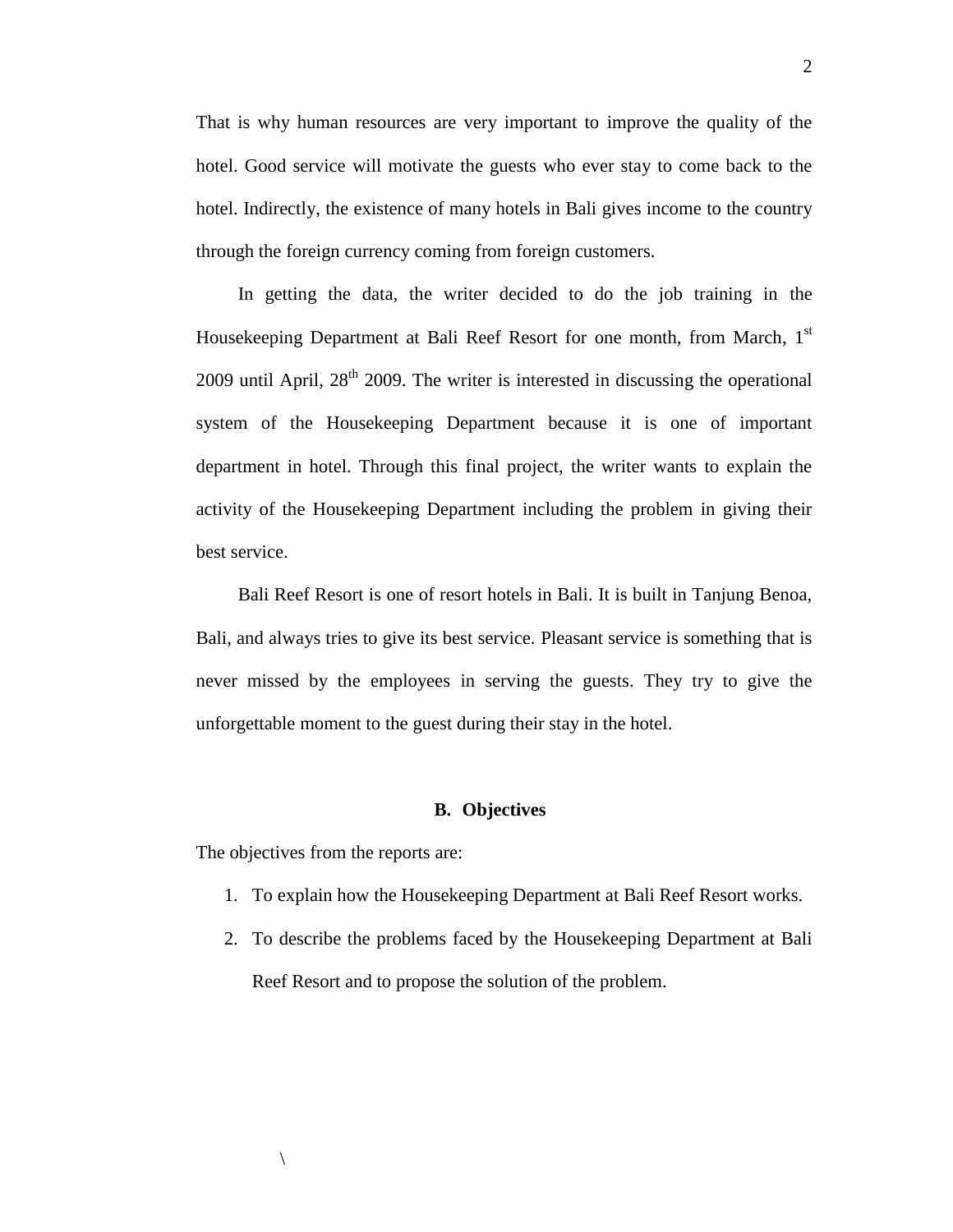# **C. Benefits**

The benefits are:

 $\setminus$ 

- 1. The writer gets a lot of experience and knowledge about working in hotel, especially in Housekeeping Department.
- 2. The writer hopes that this report can be used to enrich the knowledge about hotel for those who are interested in hotelier industry.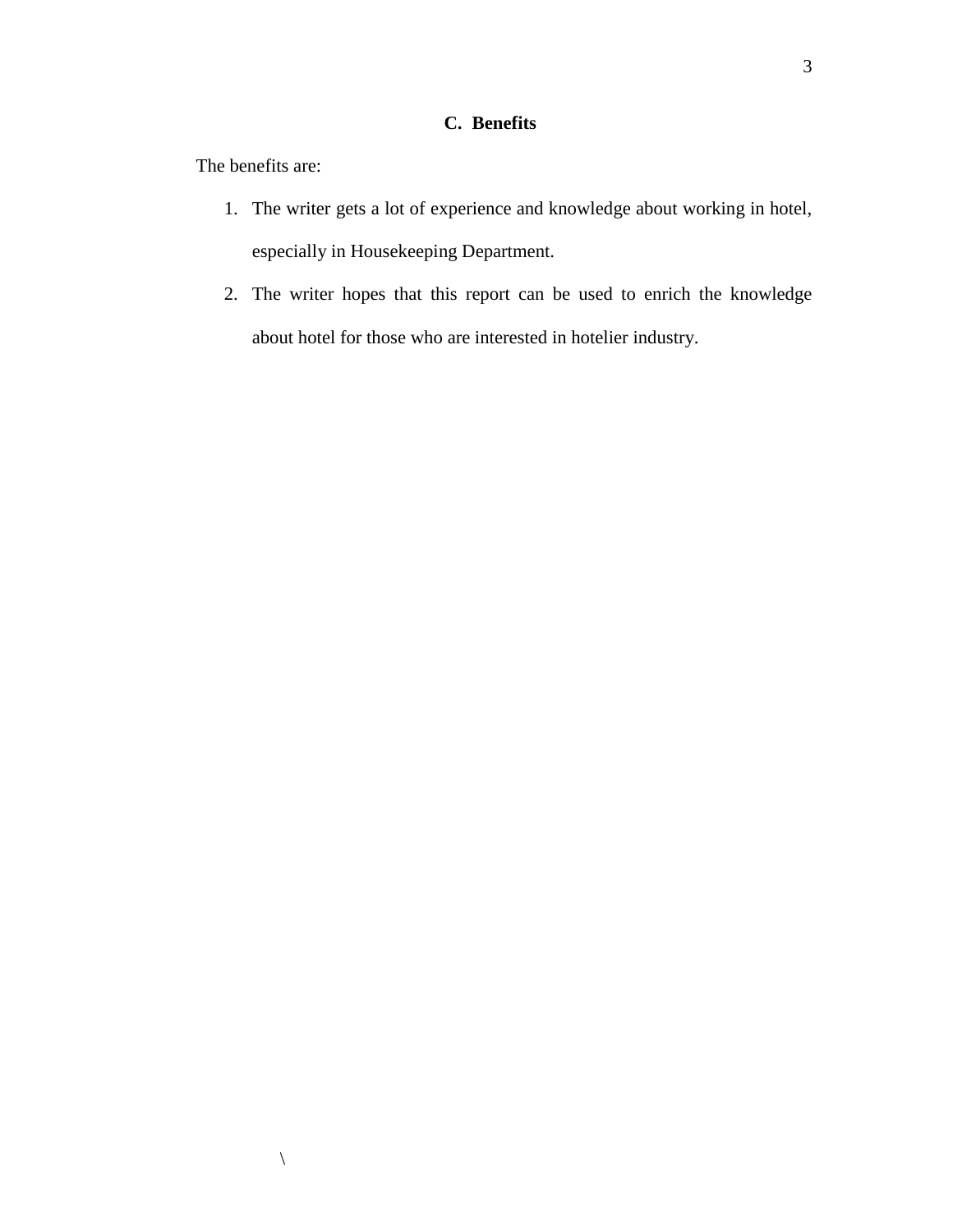#### **CHAPTER II**

# **REFERENCE REVIEW**

#### **A. Hotel**

#### **A1. The Definition of Hotel**

The word *hotel* was used since 18<sup>th</sup> century in London, England, as *hotel garni,* big house which is completed with a place to stay for rent. The word hotel is a development from France language *hospel*, take from Latin Language *hospes*, and begin to introduce for society in 1979. Before the word hotel used in England, the accommodation to people who is traveling called *inn.*

(Perwani. 1992:2)

According to Longman Dictionary of English and Culture*,* "Hotel means a building that provides room for people to stay in (usually for a short time) and usually also meals, in return for payment" (1998:664)

*"Hotel adalah suatu bentuk akomadasi yang dikelola secara komersial, disediakan bagi setiap orang untuk memperoleh pelayanan dan penginapan berikut makan dan minum"* (SK Menteri Perhubungan No: Pm 10/ Pw 301/ Phb 77). While Kamus Pariwisata dan Perhotelan explains " Hotel means the company which prepares a service in accommodations, food, and other facilities in hotel for public, which fulfill comfort requirements and has a commercial purpose" (1992:54)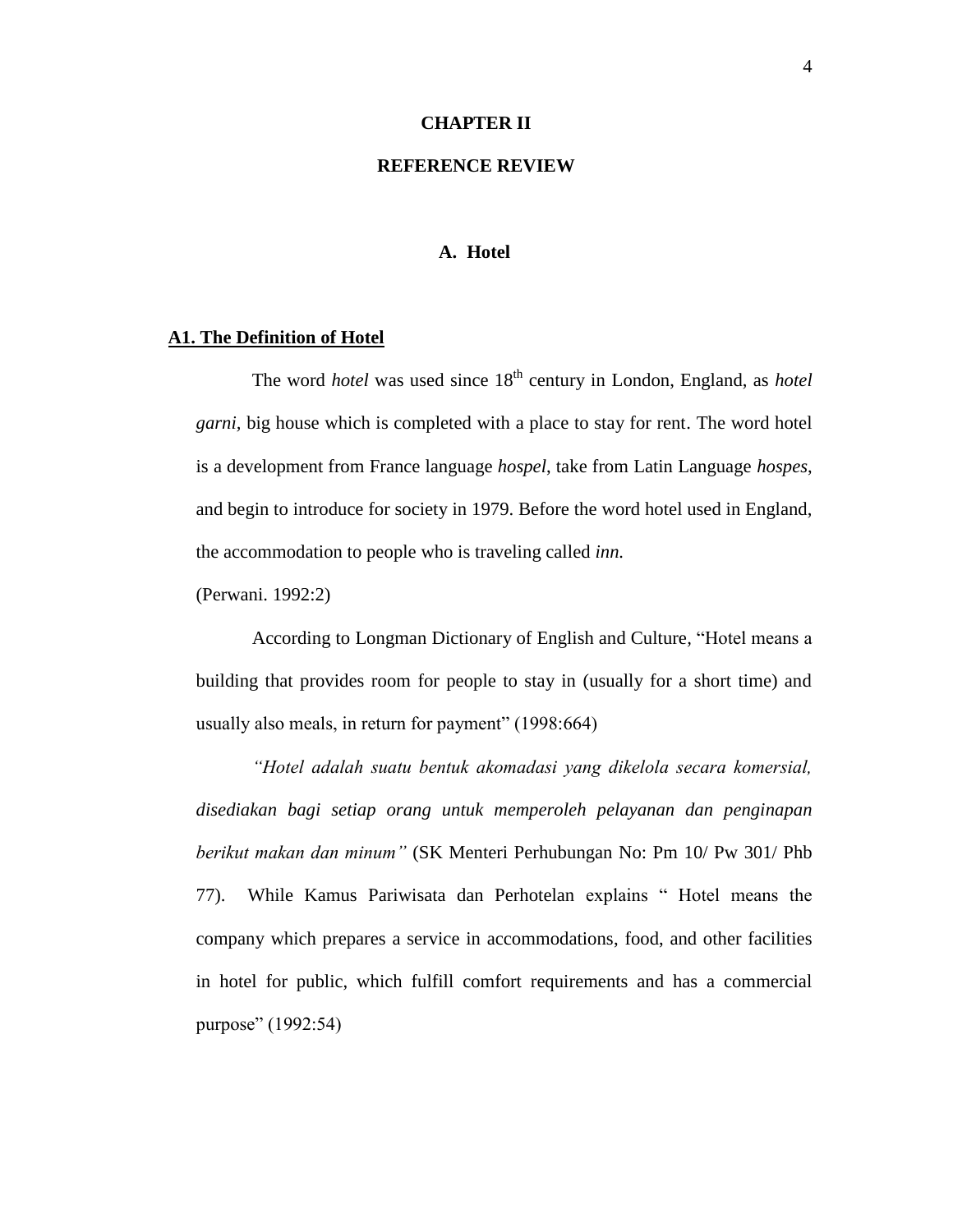Furthermore, Sulastiyono stated that "Hotel is a commercial industry which prepares inn, food, and other facilities for public" (1996:6)

Based on definitions above, the writer concludes that a hotel is a kind of commercial industry and a kind of accommodations which is provided for public and commercially to organize to get profit, through inn service, selling food and beverage and other services.

#### **B. The Housekeeping Department**

#### **B. 1. Definitions of the Housekeeping Department**

Perwani explained that "*Housekeeping atau tatagraha ialah salah satu bagian yang ada didalam hotel yang menangani hal-hal yang berkaitan dengan keindahan, kerapian, kebersihan, kelengkapan dan kesehatan seluruh kamar, jug area- area umum lainya, agar seluruh tamu maupun karyawan dapat merasa nyaman dan aman berada didalam hotel*" (1992:11)

Similarly, Djumino stated that "Housekeeping is one part of hotel which has responsibility about cleanness and tidiness of hotel area, including handling the rotation of linen and uniform for the employees" (2003:16)

From the quotations above it can be concluded that Housekeeping is one of the many departments in hotel which has a vital function in keeping the cleanness, tidiness, so that the guest will be satisfied to stay. Moreover, Housekeeping plays an important role in managing hotel equipments, for example, linen for room, food and beverage, and uniform for all the employees of the hotel.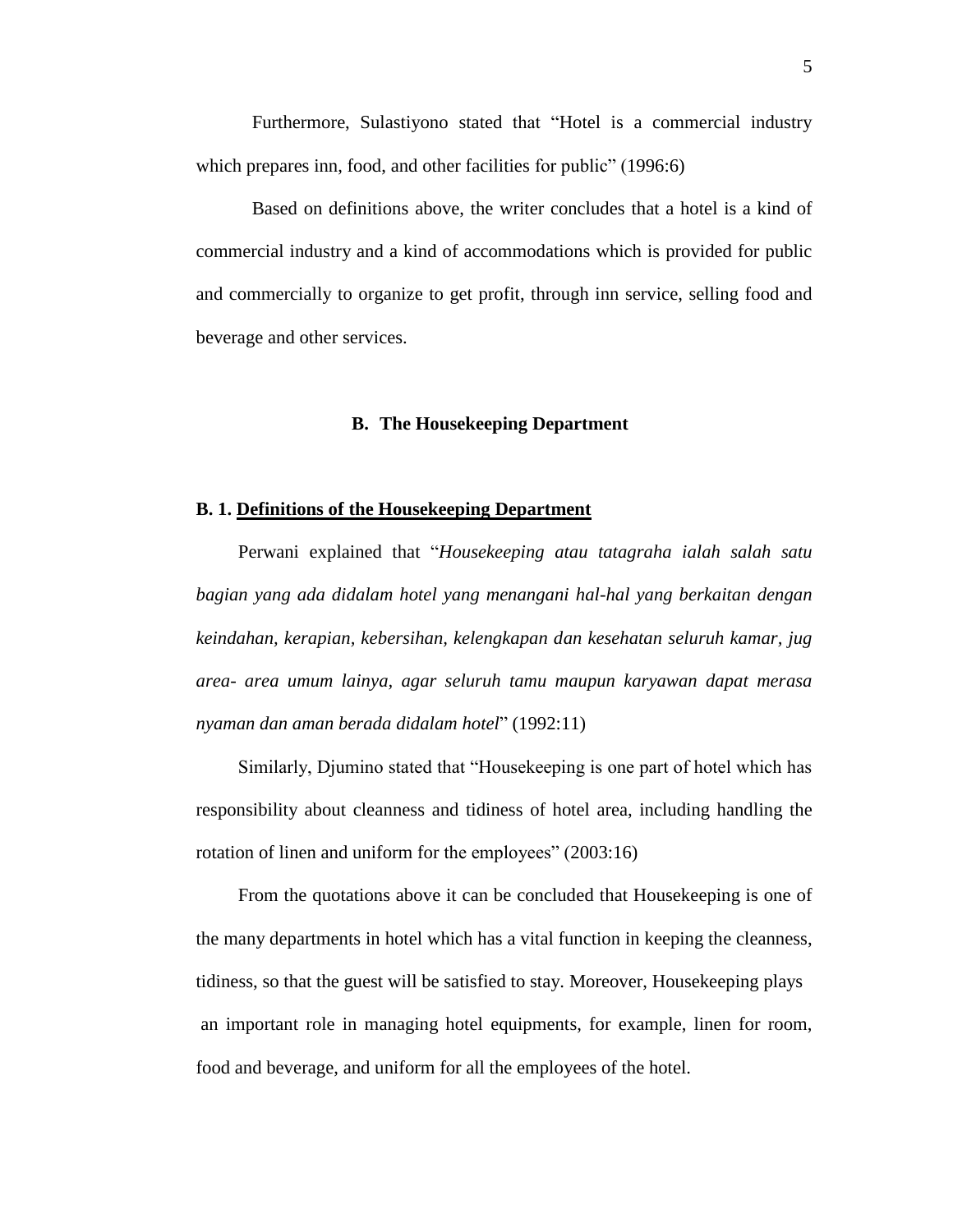# **B.2. Main purpose of the Housekeeping Department**

According to the book Room Division Knowledge, the main purpose of the Housekeeping Department is keeping hotel area look:

1. Clean and tidy

The Housekeeper must keep the area inside the hotel or outside of room (public area) clean and tidy.

2. Attractive

An attractive decoration must be arranged so that the guest will be glad to stay in hotel.

3. Comfortable

All facilities for guest should be always controlled so that they are comfortable to be used.

4. Safe

Safe condition has to be created not only for the guests but also for their luggage (Djumino, 2003:17).

## **B.3. The duties of the Housekeeping Department**

The Housekeeping Department has a vital duties and responsibilities in hotel operational. They are:

- 1. Keeping the cleanness and tidiness of guest rooms, either occupied room or vacant rooms.
- 2. Keeping the cleanness and tidiness of hotel area, including offices, bar, restaurant, rest room, etc.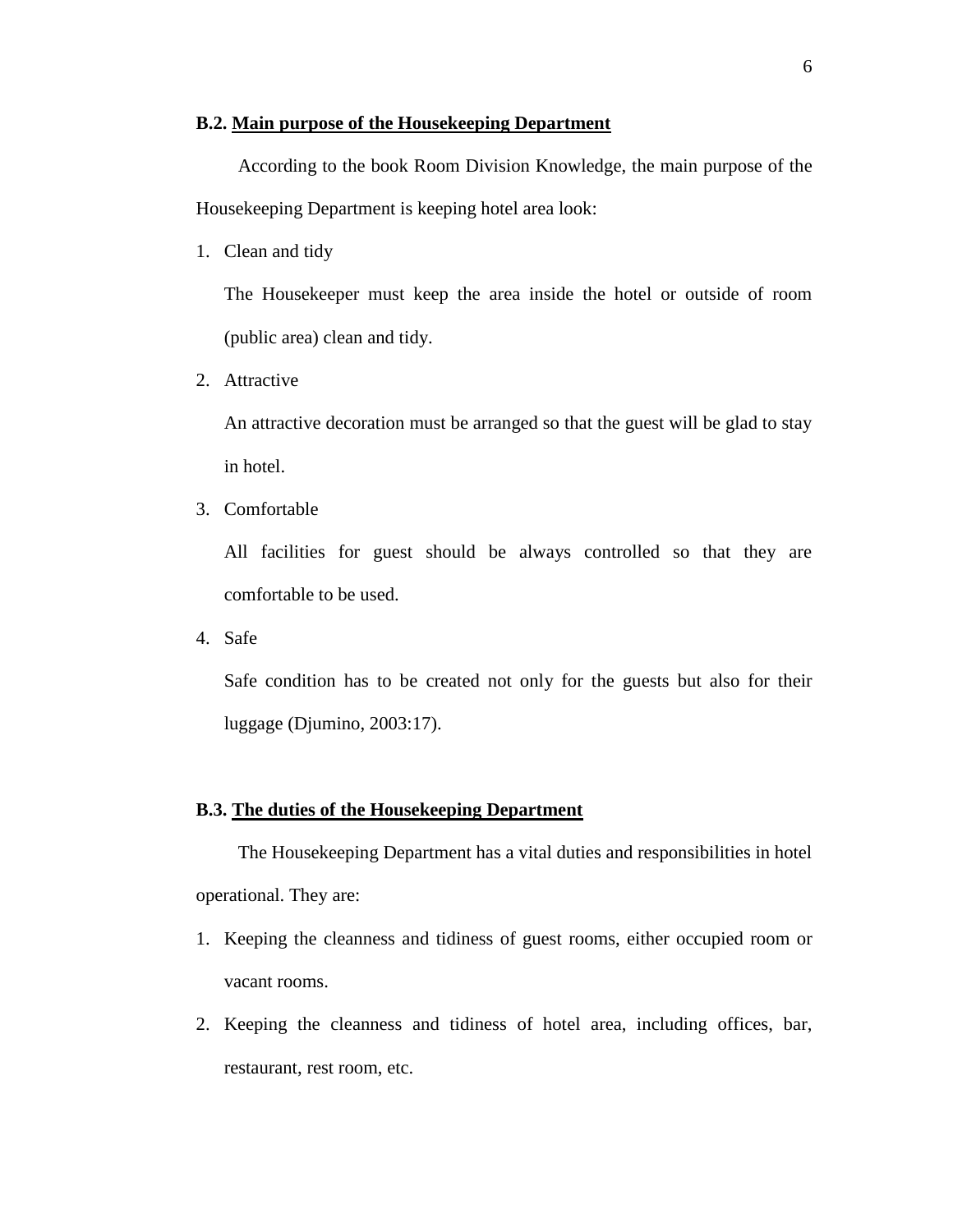- 3. Completing and decorating the properties if there is any special event held in hotel.
- 4. Keeping the employee's uniform.
- 5. Organizing linen inventories.

## **B.4. The requirements to be a Good Housekeeper**

It is not easy to be a good housekeeper because he has to do many duties. A good housekeeper has to fulfill a lot of requirements so that he will be able to be responsible for his job. The requirements which should be owned by a good housekeeper are as follows:

- 1. Fine in both physical and spiritual health
- 2. Honesty and high discipline
- 3. Responsibility to the job
- 4. Good characteristics and personality
- 5. Loyalty to the company
- 6. Friend and well manned to the guest and one's partner of the work
- 7. Neat and tidy in daily appearance
- 8. Punctual at work in the right procedure
- 9. Capability to communicate in foreign language
- 10. Self control in handling guest's complaint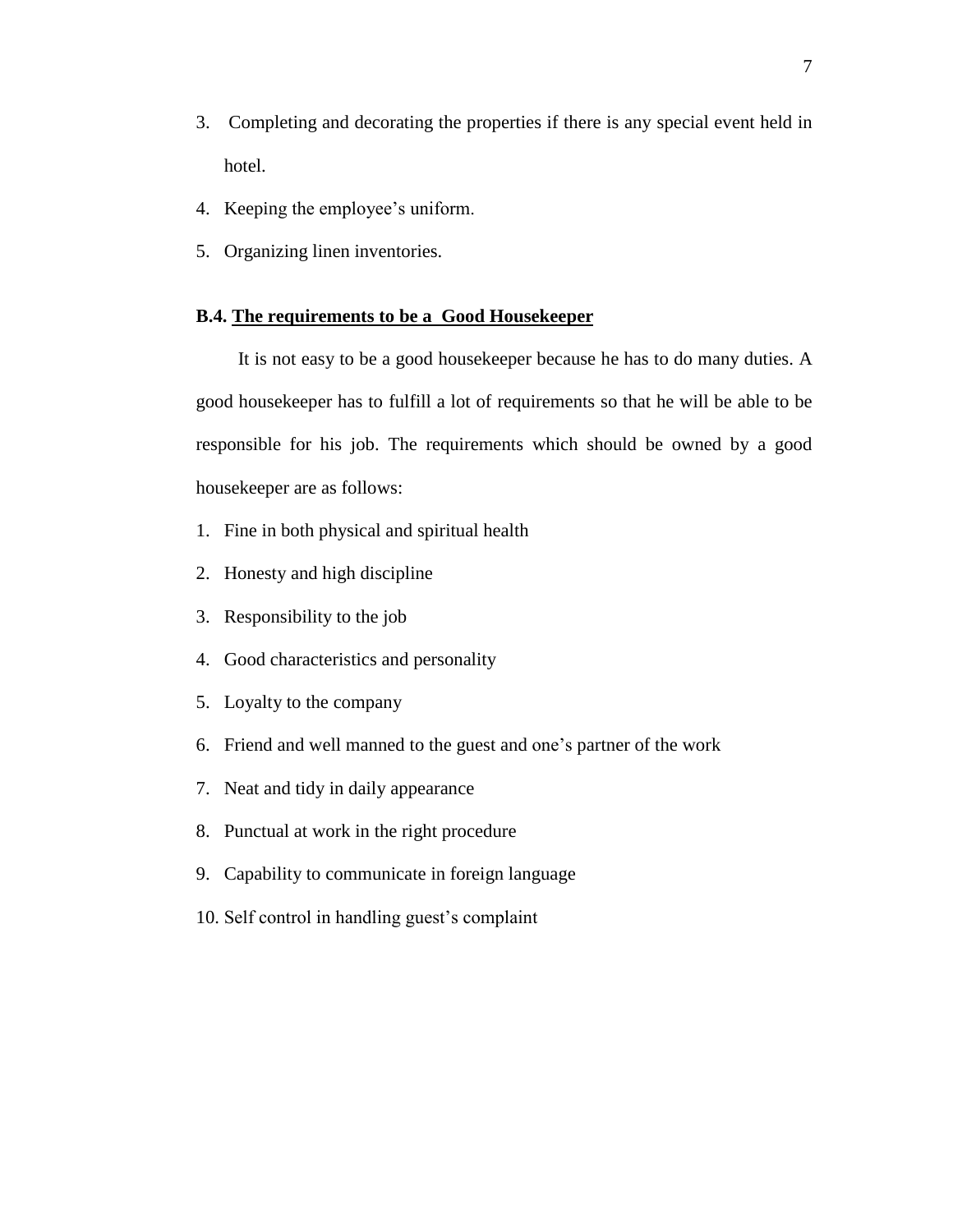## **CHAPTER III**

## **DISCUSSION**

## **A. Company Profile of Bali Reef Resort at Tanjung Benoa- Bali**

#### **A1. Bali Reef Resort at Tanjung Benoa- Bali**

Bali Reef Resort has 28 Deluxe Bungalow rooms combined subtle Balinese touch and refined luxury and modern conveniences. All rooms are furnished with quality and imagination, ancient paintings, exclusively designed furniture and selected rich fabrics to create a peaceful balance.

The Bungalow style room is inspired by traditional architecture and graceful nature of Bali. The surroundings and magnificent view of the Indian Ocean relish the distinguish ambience.

"Bali" brings impression which is beautiful from unique culture, society who has strong religions and also many kinds of dances and traditional ceremony.

"Reef" describes the situation of hotel which is colored with life of traditional fisherman in Tanjung Benoa, the south of Nusa Dua. Tanjung Benoa faces a beautiful ocean, coral reef and also has many kinds of fish.

"Resort" describes purpose of hotel property, to build image of comfortable place with magnificent view of Indian Ocean combined with all of hotel resources; rooms, facilities, food and beverage and especially staff services.

The first name of this hotel was Arirang Hotel, and began to introduce for tourist as Bali Reef Resort in June, 2000.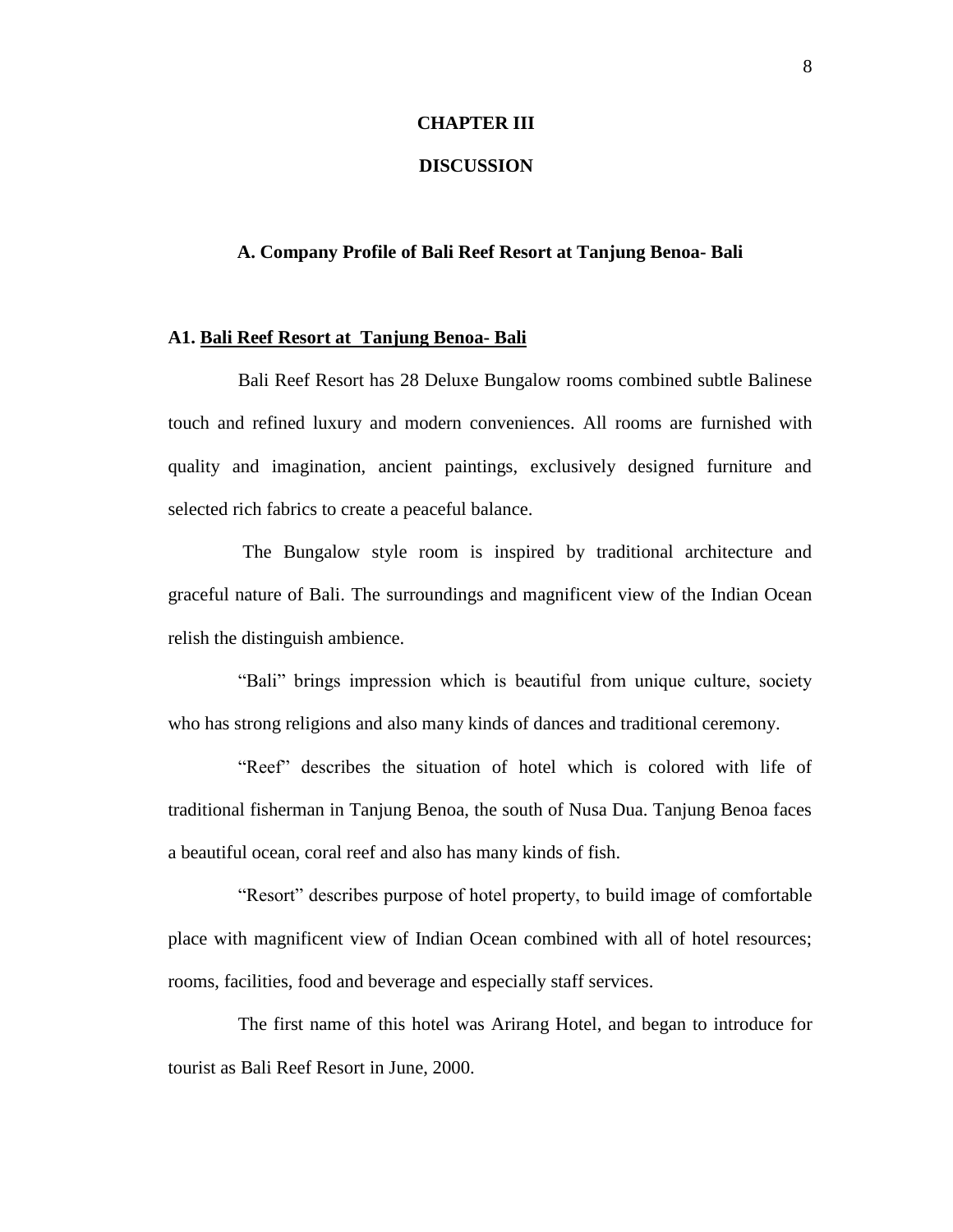# **A.2. Location of Bali Reef Resort Tanjung Benoa Bali**

Bali Reef Resort is located on Jl. Pratama, Tanjung Benoa, one of the tourism objects and hotels areas in Bali. Bali Reef Resort is located amongst a natural and traditional village, directly on the white sandy beach of Tanjung Benoa on the southern tip of the island of Bali. Its location makes the guest really enjoy the magnificent views of beach in Nusa Dua- Bali. The hotel offers easy access to all part of the city. To reach public transportation it takes only 15 kilometers with 25 minutes from Ngurah Rai Airport. The guests who want to enjoy beautiful beach can visit Denpasar City and Sanur beach which takes only 30 kilometers with 45 minutes. And the most popular beach of Bali is Kuta which takes only 18 kilometers with 30 minutes.

## **A.3. The Facilities at Bali Reef Resort Tanjung Benoa Bali**

Bali Reef Resort has a unique background by combining two different cultures between traditional and modern culture. Its unique background makes it different from any other hotels which generally have only one concept as their background.

Bali Reef Resort Tanjung Benoa has many facilities. They are:

The Reef House Restaurant and Bar

The guests who want to taste the delicious food by great chef are able to visit The Reef House Restaurant and Bar.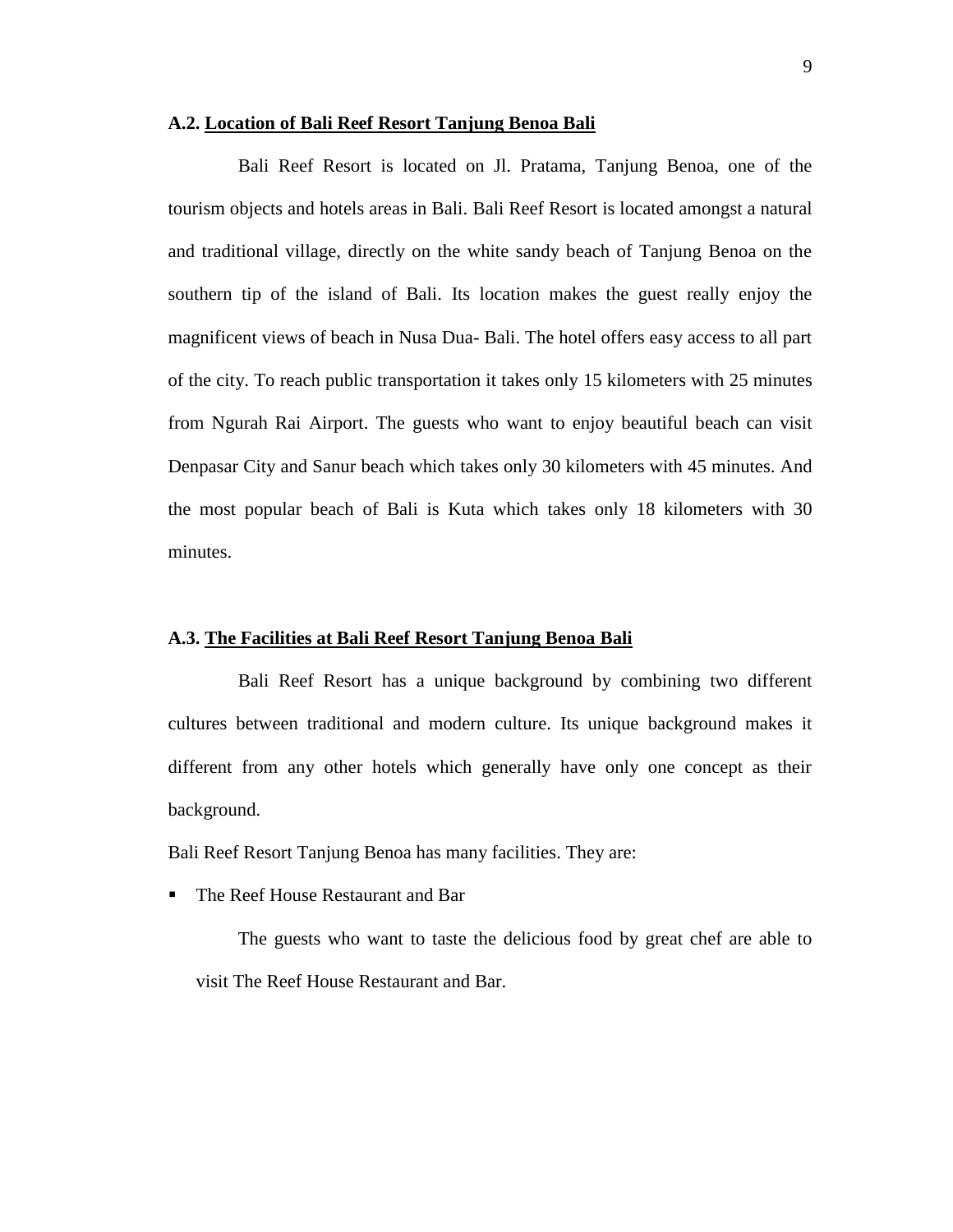■ Sunken Pool Bar

The Sunken Pool Bar is located on the swimming pool added place to enjoy the guest activity in pool.

■ Boutique and Drugstore

The guest who needs some unique merchandises from Bali, can visit in the Boutique and Drugstore. Boutique and Drugstore is located besides of Lobby.

Reef Spa and Salon

Reef Spa and Salon which is located on the front of Boutique and Drugstore spoiled the costumer with special hair and beauty treatment. Laundry and cleaning service both inside and outside hotel will keep the customer's clothes clean and tidy.

■ Library and Internet

Library and Internet are located in corner lobby. The guest, who wants relaxing with some entertainment, can use the internet. And the library prepares some novel, magazine, etc, with English and German language.

■ Airlangga Watersport Activity

The most popular guest activity is Airlangga Watersport that is superiority of Bali Reef Resort. For example, Banana Boat, dive, and come to Nusa Penida with boat

These complete facilities and services have made Bali Reef Resort become one of the most comfortable hotels in Tanjung Benoa, Bali. It is expected to be able to improve the tourism in Tanjung Benoa, Bali.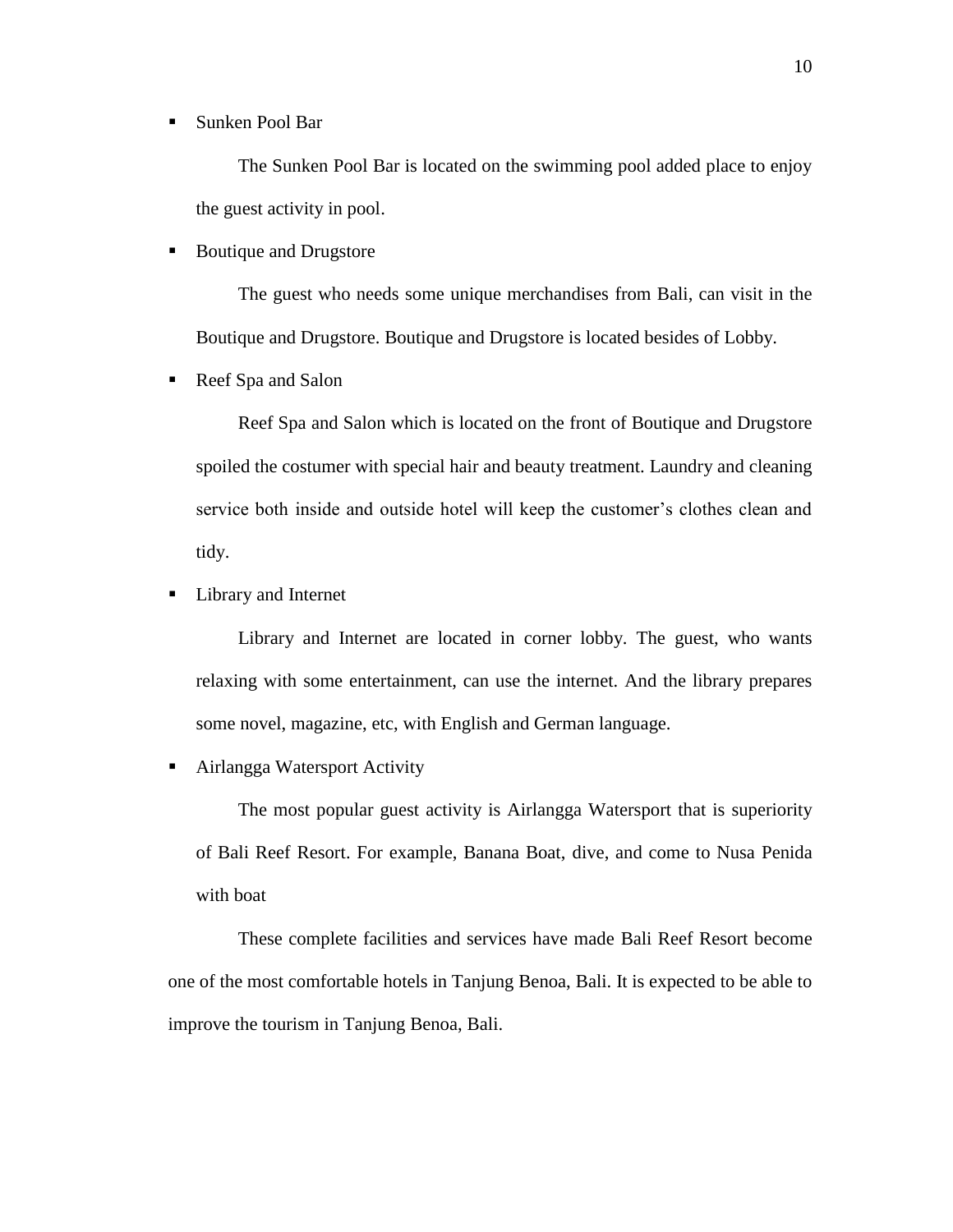#### **B. Sections of Housekeeping Department at Bali Reef Resort**

The Housekeeping Department at Bali Reef Resort has six main sections. The purpose in arranging these sections is to make the Housekeeping Department easier in handling its job. The sections are:

1. Floor Section

It is a section which is responsible for keeping the cleanness and tidiness of guest room, either occupied room or vacant room.

2. Public Area Section

It is a section which is responsible for keeping the cleanness of public area in hotel such as: lobby, restaurant, guest toilet, locker rooms, offices, etc.

3. Swimming Pool section

It is section which takes care of pool and beach of Bali Reef Resort. Beside they also need to look after and control guest equipments.

4. Gardening Section

It is section which is responsible for keeping and arranging the plants, preparing for cultivation either outdoors or indoor gardening.

5. Linen and Uniform Section

It is a section which is responsible for handling and keeping linen and uniform for the employees, so that they will be able to be used for a long time.

6. Florist Section

It is section which is responsible for preparing flower arrangement for Bali Reef Resort.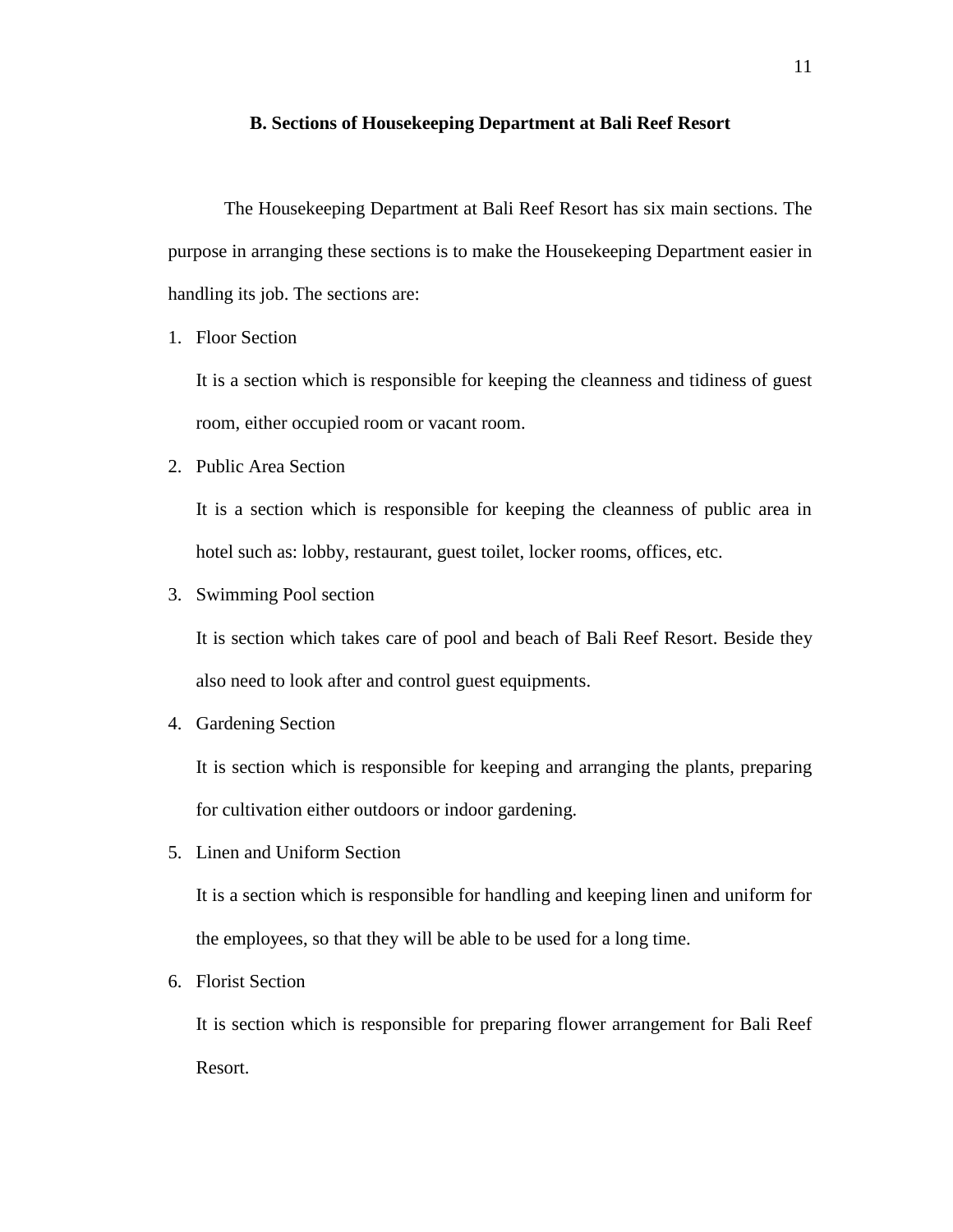#### **C. The activity of the writer in Bali Reef Resort**

When implementing the job training in Bali Reef Resort, the writer as a trainer worked as a Room Attendant. He started to have the job training from March,  $1<sup>st</sup>$  to  $28<sup>th</sup>$ , 2009. The working hour started from 07.00 am until 03.00 am. The responsibility of Room Attendant is keeping the cleanness and tidiness of guest room. Room attendant belongs to Floor section one of the Housekeeping Department. The activities in the guest room are:

1. Entering the guest room

Guest room cleaning begins the moment the Room Attendant approaches the guest room door. It is important to follow certain procedures when entering the guest room that show respect for the guest's privacy. After entering the room, turn on all lights.

2. Making the bed and striping the bed

It is important to start cleaning here, because the fresh made bed will give the room a neat and appearance.

3. Dusting in the guest room

Cleaning and dusting all furniture surfaces and glasses surfaces including the front of television set.

4. Cleaning the bathroom

Bathrooms are usually cleaned in the following sequence; shower area, vanity and sink, toilet, wall and fixtures and floor. It is important to work from top to bottom to avoid spotting or dirtying areas already cleaned.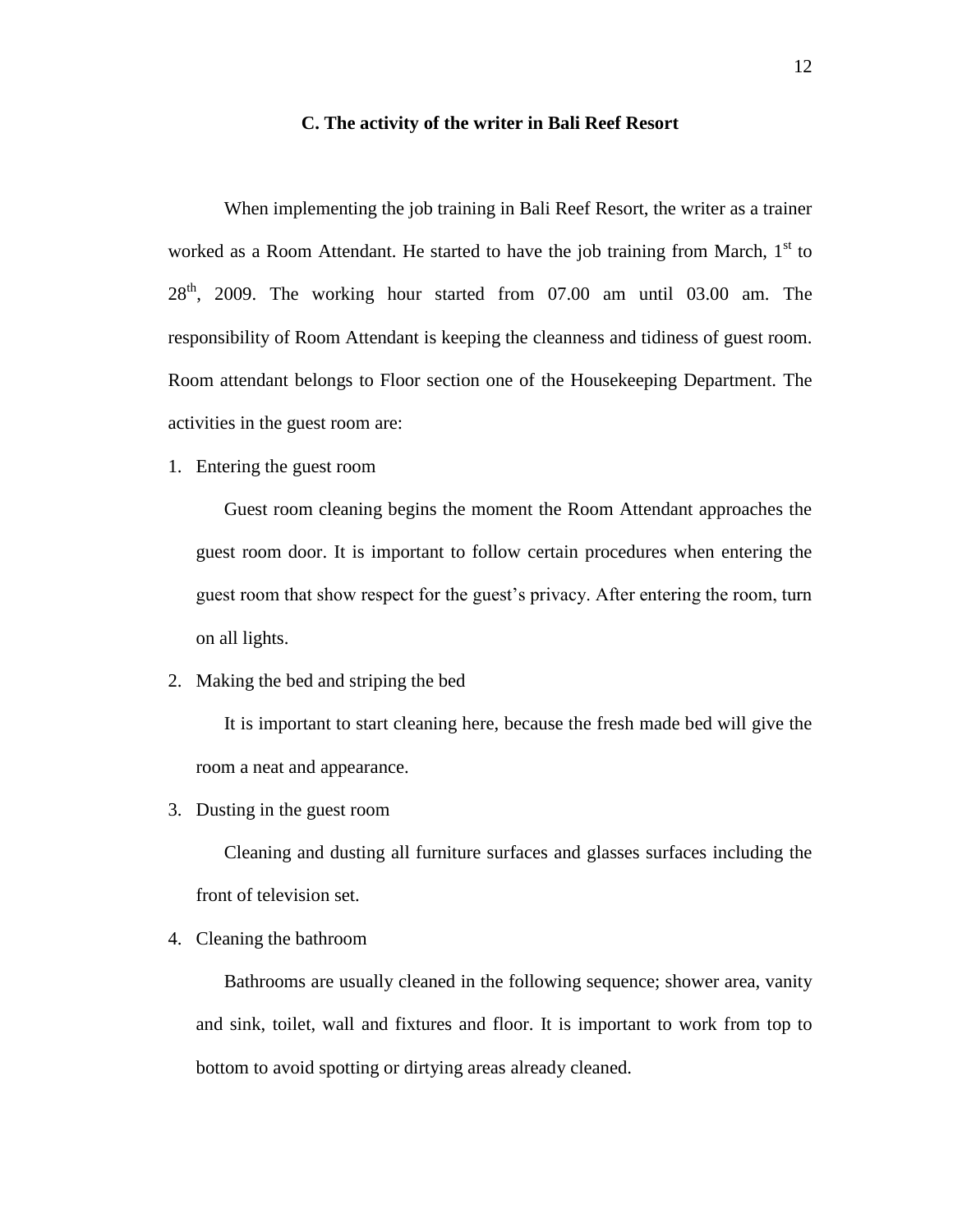5. Sweeping and Moping the floor

The writer sweeps the floor, start at the far then end of the room and mop the floor accordingly.

6. Making final check

When it is all done we then turn all the lights, close the door and check to see that it is locked. After that, note the condition and status of the room on assignment sheet.

The writer is also worked as a Houseman. The responsibility is cleaning and maintaining all public area, guests' toilets, lockers rooms, and offices. The writer activities are:

Cleaning lobby area:

- Cleaning all ashtrays and bins
- Dusting all furniture and fixtures
- Sweeping and moping the floor

Cleaning guest' toilets:

- Replacing toilet tissue and tissue paper
- Cleaning all fixtures in the guest toilets room
- Cleaning mirror with Window Rubber Squeezer
- Cleaning and dry toilet bowl, and urinals
- Sweeping and moping with Mop Handle for all floor tiles

Cleaning lockers area:

• Cleaning wash basin and toilet bowl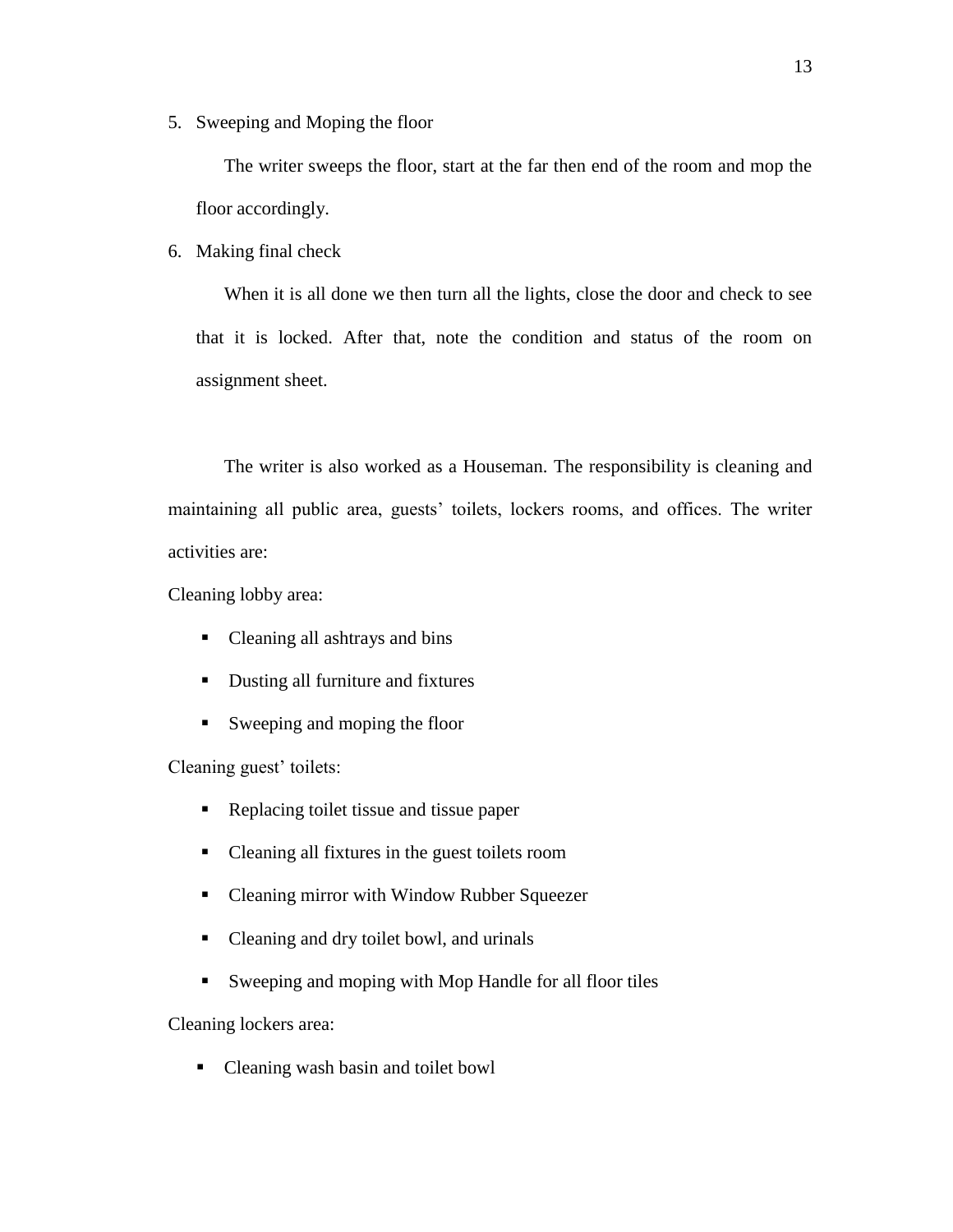- Cleaning the mirror
- **Replacing toilet tissue and tissue paper**
- Sweeping and moping the floor.

The writer has not responsible to clean offices, because the job of the writer is morning ship, while the job to clean office is for night ship.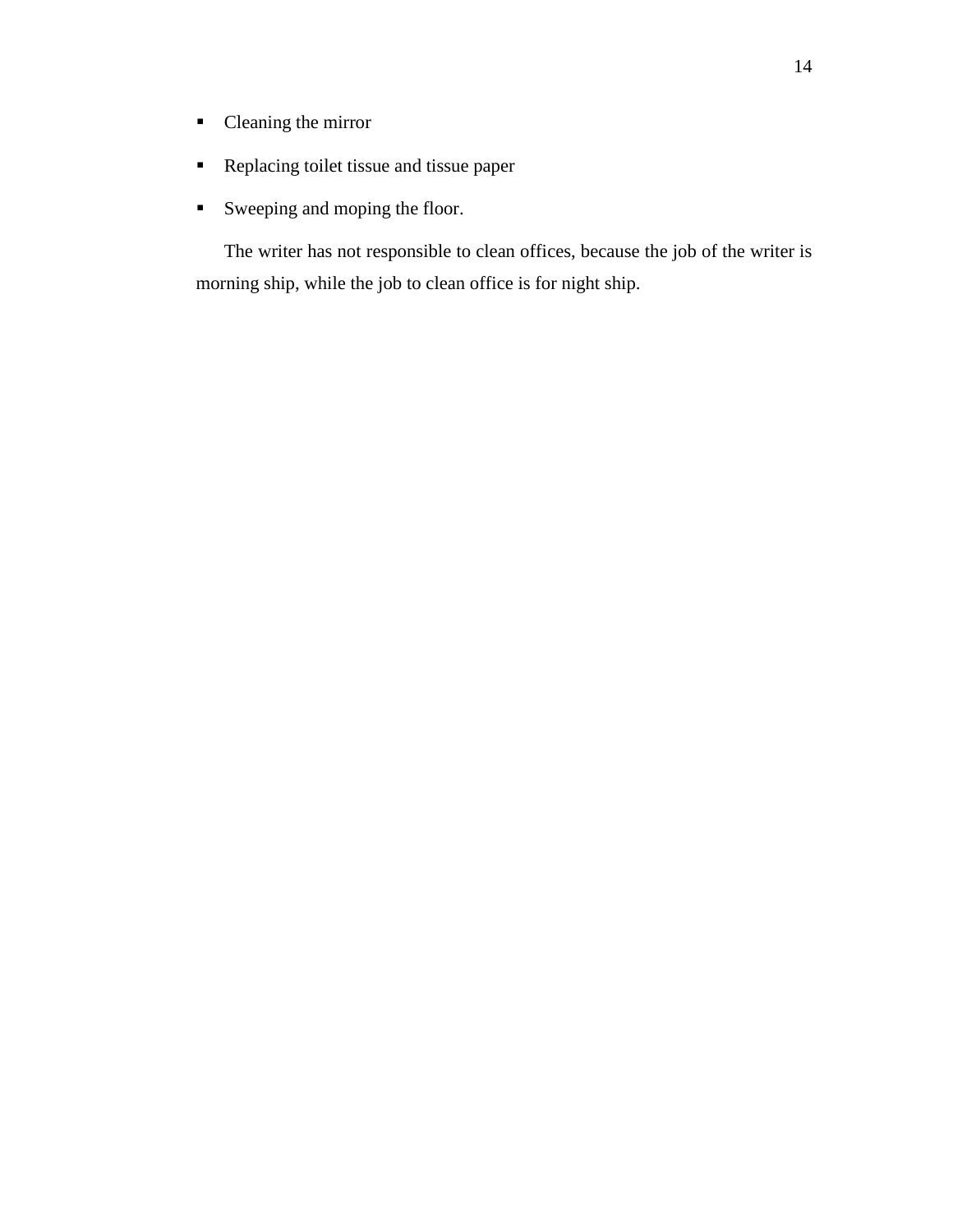# **D.Organization Chart of the Housekeeping Department at Bali Reef Resort**

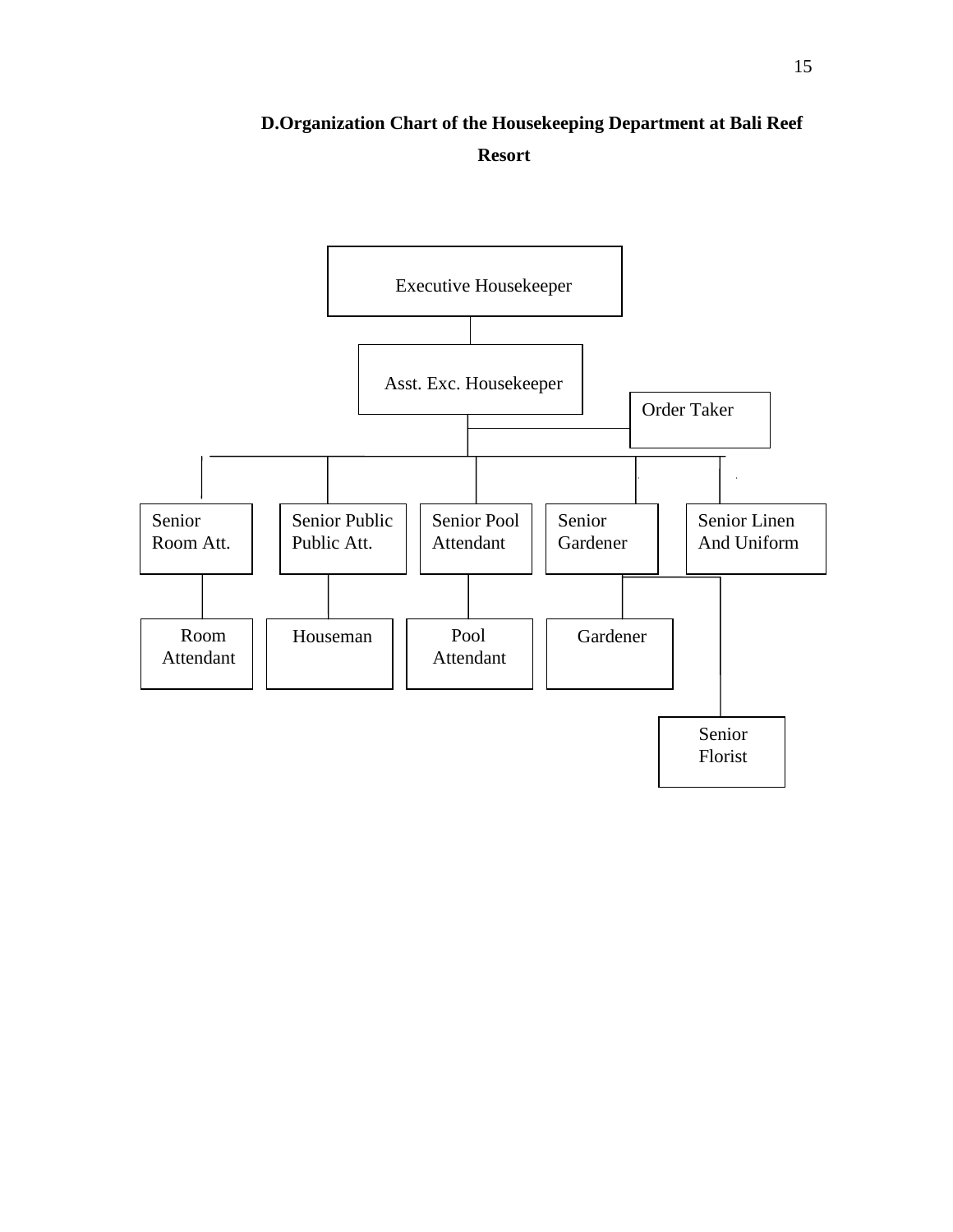From the organization chart above the writer would like to describe the job of each section in the Housekeeping Department. They are:

1. Executive Housekeeper

The duties and responsibilities of this section are:

- a. Coordinating the employee's work in the Housekeeping Department.
- b. Requesting the necessities of the Housekeeping Department.
- c. Evaluating the employee's work and looking for new methods related to both work system and equipment which are more efficient for a better result.
- d. Inspecting Housekeeping equipment needed.
- e. Handling guest complaints as well as possible.
- 2. Assistant Executive Housekeeper

The duties and responsibilities of this section are:

- a. Receiving reports from Front Office Department about rooms for expected arrivals and then informing to Floors Supervisor.
- b. Handling cleaning and guest supplies.
- c. Receiving and checking supervisor's reports and then making work order if there is any damage.
- d. Inventorying linen, guest, cleaning supplies, etc, at the end of the month.
- e. Arranging work time schedule for the Housekeeping Department employee's.
- 3. Senior Room Attendant

The duties and responsibilities are: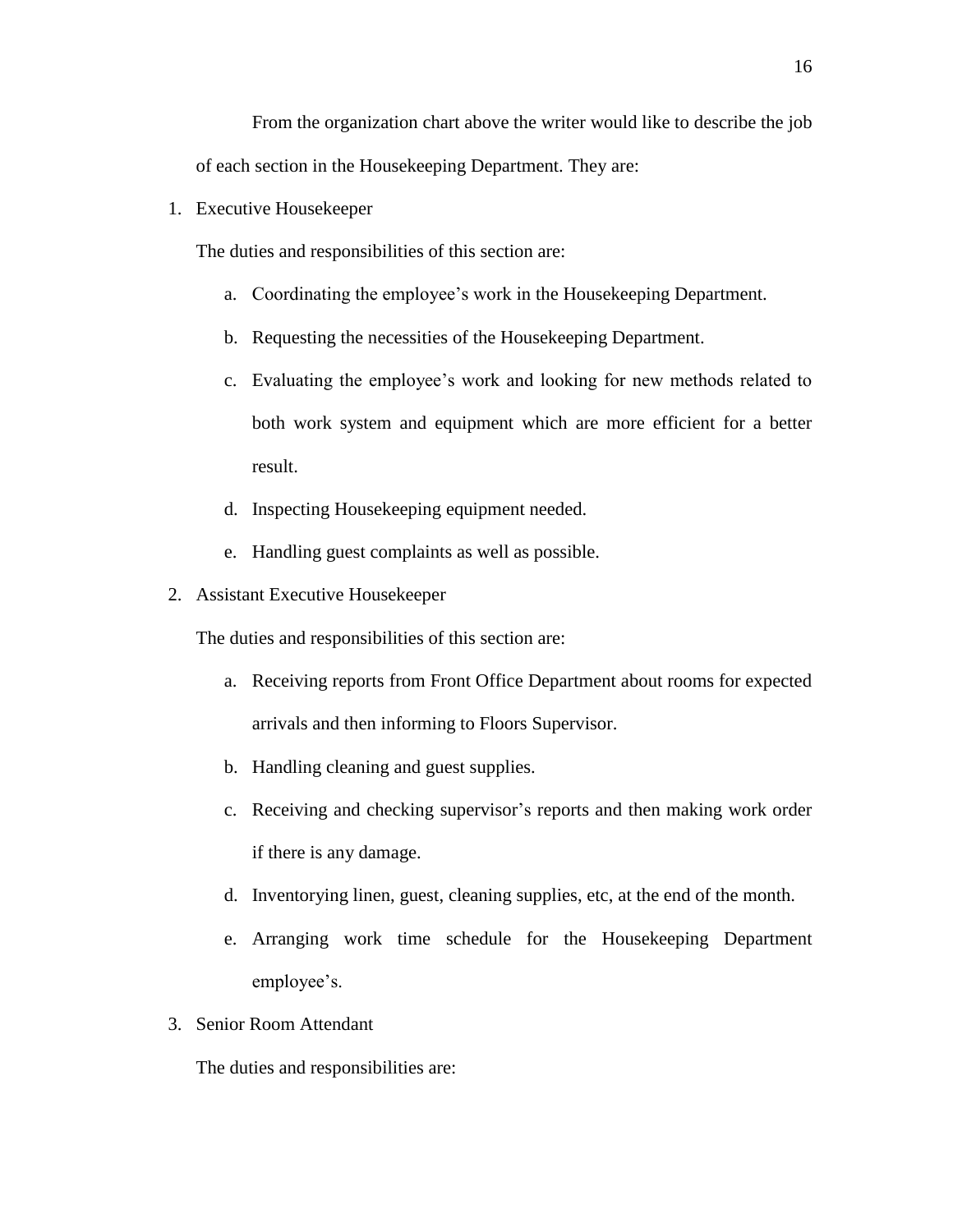- a. Distributing room keys and work equipments to each room boy in morning briefing.
- b. Checking the reparation done by Engineering in rooms.
- c. Checking and deciding whether the rooms are ready for sale or not.
- d. Checking the completeness of the rooms.
- e. Checking the room boy's daily work, receiving keys from room boy, and checking room boy work sheet.
- 4. Senior Public Area Attendant

The duties and responsibilities of this section are:

- a. Leading and controlling housemen's work.
- b. Planning general cleaning.
- c. Checking cleaning and chemical supplies usage.
- d. Reporting to Assistant Executive Housekeeper if there is any damage.
- 5. Senior Swimming Pool Attendant

The duties and responsibilities of this section are:

- a. To ensure efficient staff in pool by making staff schedule every month accordingly.
- b. To control daily operation of Pool Attendant.
- c. To give a direction Pool Attendant.
- 6. Senior Gardener Attendant

The duties and responsibilities of this section are:

- a. Coordinating the work of gardener.
- b. Arranging all plaints in hotel area.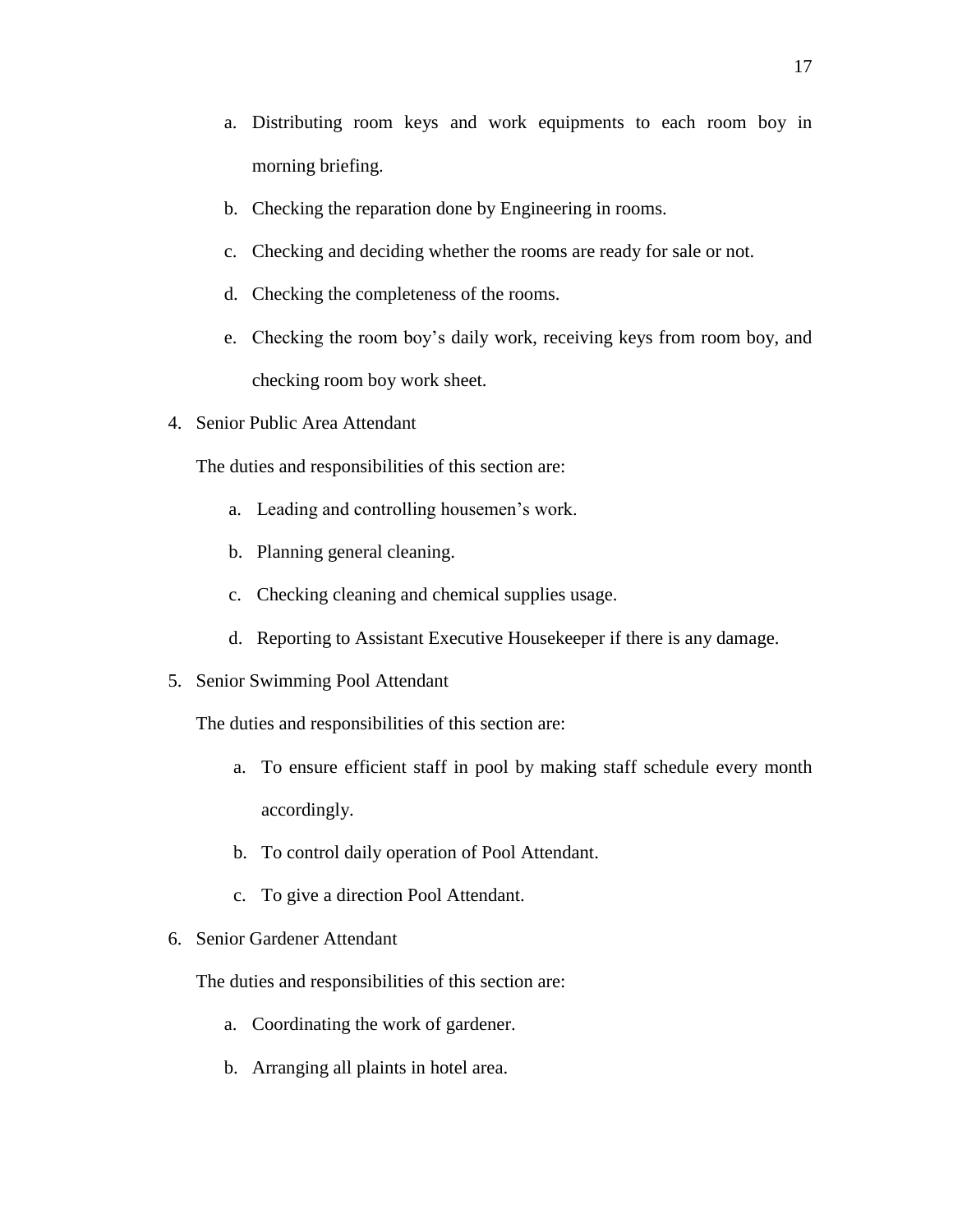- c. Asking for gardener's necessities to Executive Housekeeper.
- d. Arranging gardener work time schedule.
- 7. Senior Linen and Uniform Attendant

The duties and responsibilities of this section are:

- a. Taking responsibilities in distributing linen for each room.
- b. Taking responsibilities in distributing employee's uniform.
- c. Making daily administration of linen and towel.
- d. Proposing of additional linen and uniform if necessary.
- 8. Room attendant
	- a. Taking responsibility for keeping the cleanness and tidy of guest room.
	- b. Reporting any damage or maintain requirement to the Senior Room Attendant.
	- c. Completing any special request by other colleague or department accordance with their duties.
	- d. Serving another guest request.
- 9. Public Area Attendant (Housemen)

The duties and responsibilities of this section are:

- a. Taking responsibilities in cleaning all of public area in hotel.
- b. Cleaning and re-supplying of guest toilet on regular basis and when they need arises.
- c. Cleaning of employees' locker rooms and removal of soiled linen and uniform is necessary.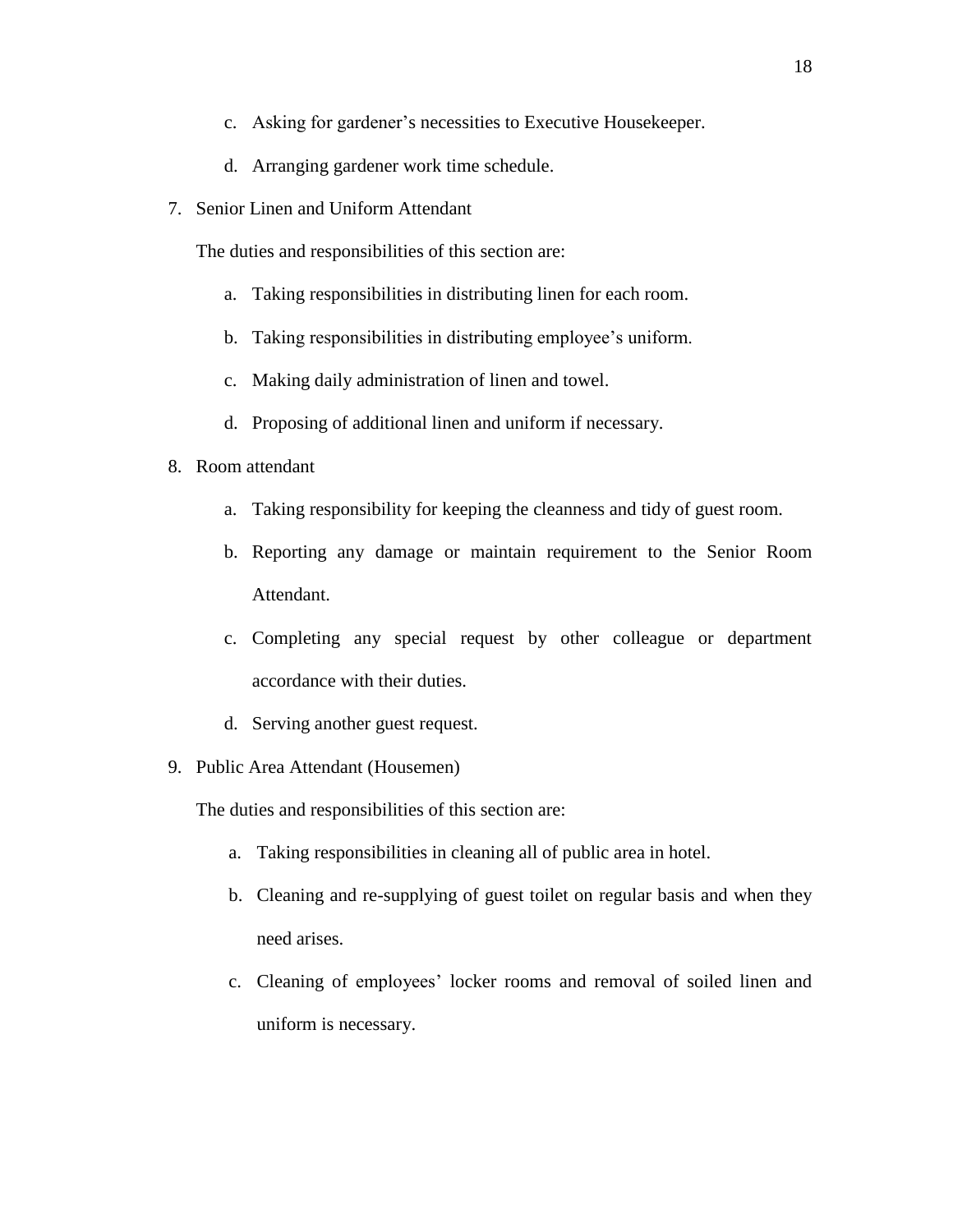- d. Reporting any damage and maintenance requirements to the Senior Public Area Attendant
- 10. Swimming Pool Attendant

The duties and responsibilities of this section are:

- a. Clean all rubbish on the beach.
- b. Broom the sand around.
- c. Put all mattress on
- d. Prepare all games, towels, games record, log book, etc.
- e. Standby at towel's counter to serve the guest when they need their pool towels.
- 11. Gardener

The duties and responsibilities of this section are:

- a. Taking responsibilities in keeping the attractiveness of garden both inside and outside the hotel.
- b. Keeping the condition and position of the plot plant in a good condition.
- c. Keeping all amenities and equipment is well maintains.
- 12. Florist

The duties and responsibilities of this section are:

- a. Preparing flowers arrangements as requested by Front Office, Food Beverage and others.
- b. Ordering on daily basis, based on the needs to flower shop.
- 13. Order Taker

The duties and responsibilities of this section are: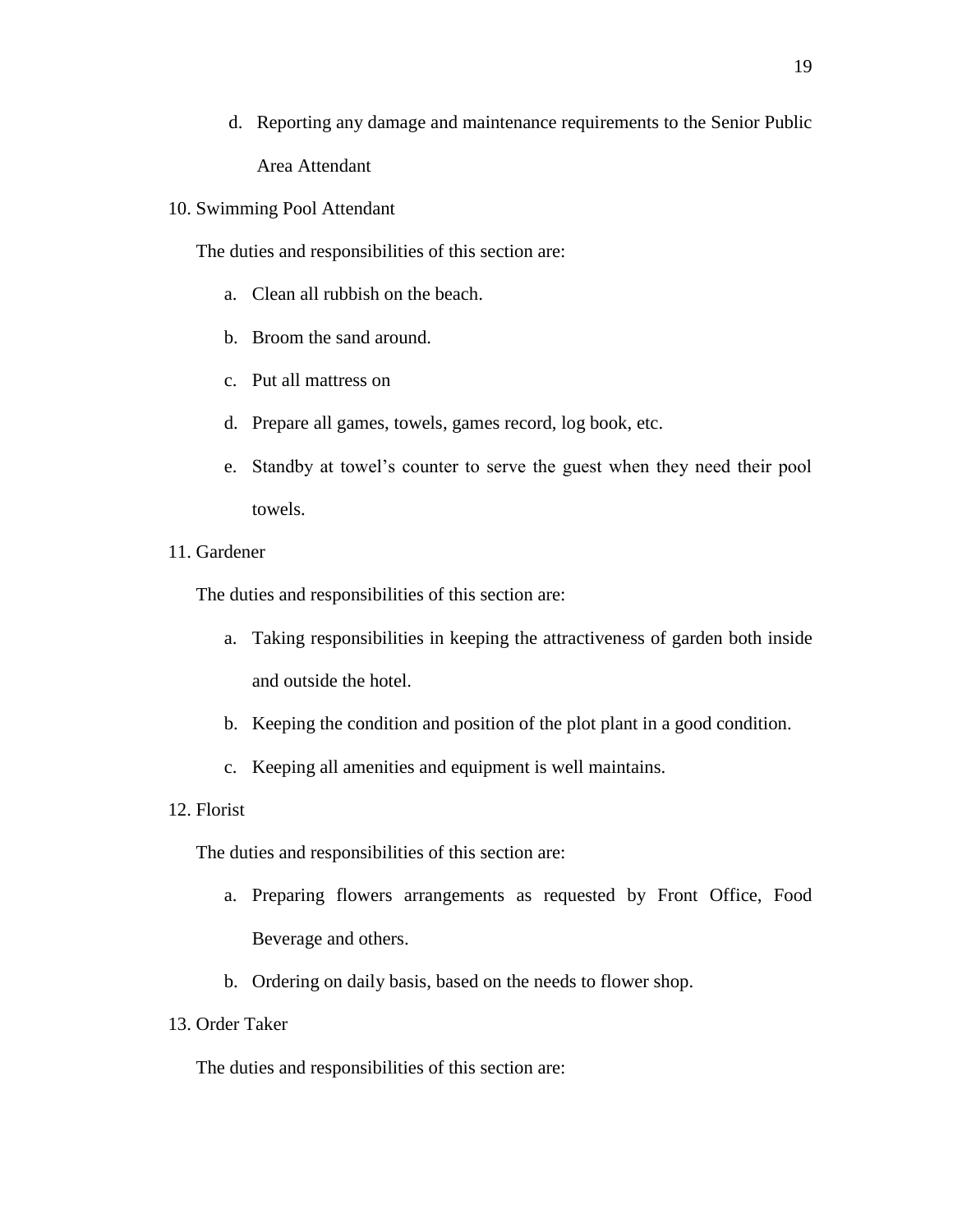- a. Reporting the most actual conduction of room status to Front Office Department.
- b. Making housekeeping report then reporting them to related sections.
- c. Informing to room attendant if there is any rooms check in or check out.
- d. Making a list if there is any guest who burrows hotel's properties, for example: hair dryer, iron, etc.

# **E. Relationship of Housekeeping Department with Other Department**

As a department which has big responsibility, the Housekeeping Department has to keep its relations with other department as well as possible. A good cooperation with other department will increase the quality of work. The work will be easier to do if the departments help each other. The relations of the Housekeeping Department with other department are as follows:

1. The Housekeeping Department with Front Office Department

The relations and supports in these departments are:

- a. Making Housekeeping Reports about room status then sending them to From Office Department three times a day.
- b. Informing to Front Office cashier if there is any damage of hotel properties caused by the guest.
- c. Reporting to Front Office in there is any luggage left in check out room.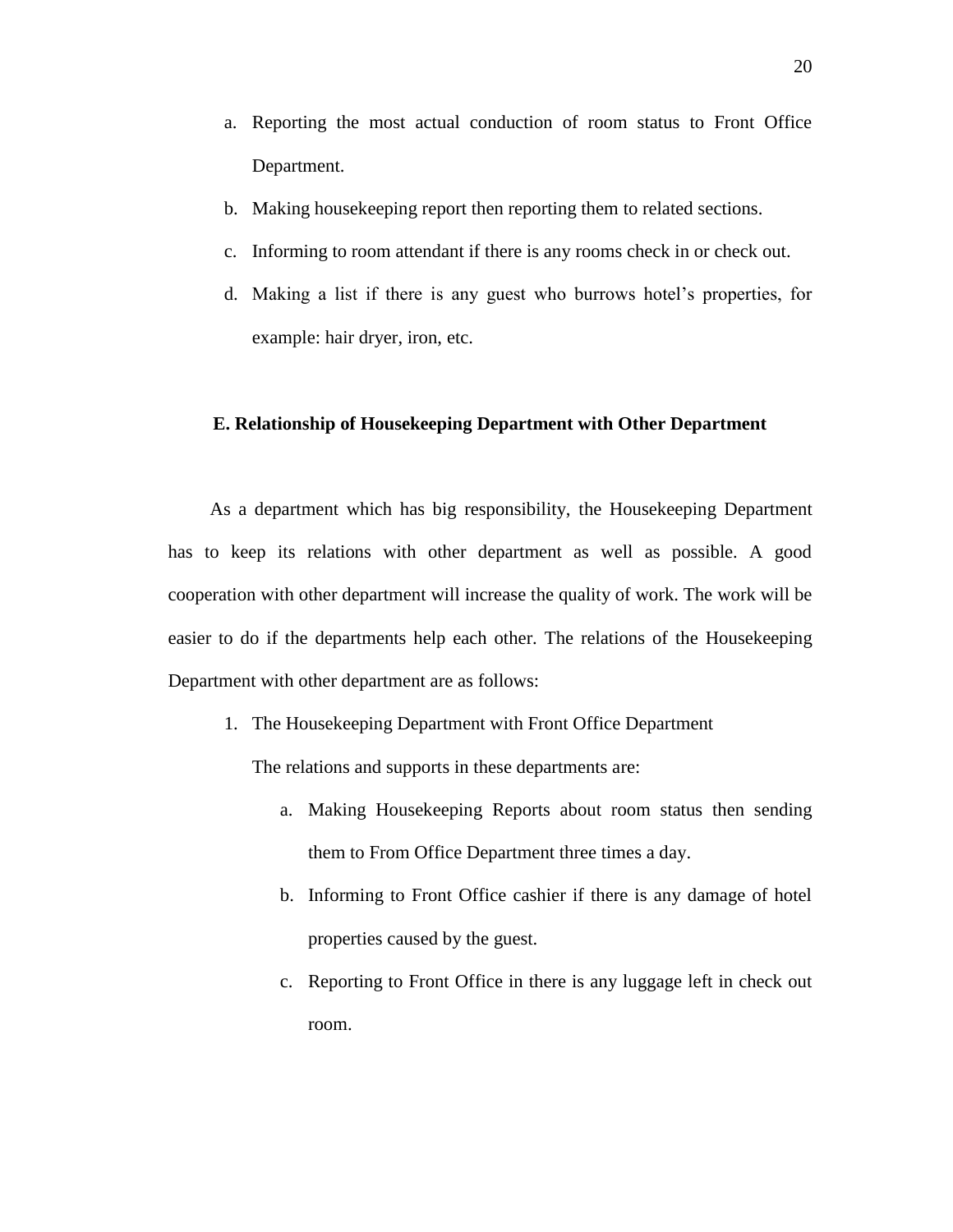- d. Sending a Holding Reservation (list of room which has been booked by the guest) to Housekeeping Department.
- e. Reporting guest's complaining about room to Housekeeping Department.
- 2. The Housekeeping Department with Food and Beverage Department

The relations and supports in these sections are:

- a. Handling and keeping linen supplies which are used by Food and Beverage Department.
- b. Asking Room Service to handle eating utensils to rooms.
- c. Reporting to Room Service if there is any food ordered by the guests.
- 3. The Housekeeping Department with Engineering Department

The relations and supports in these departments are:

- a. Reporting the damages in Housekeeping's work area to Engineering Department.
- b. Making and sending Work Order to Engineering Department.
- c. Informing to Engineering Department if the guest need for additional lamp or electric equipment.
- d. Repairing the damages in Housekeeping Department.
- 4. The Housekeeping Department with Accounting Department

The relations and supports in these departments are:

a. Making report list about tools usage in Housekeeping Department.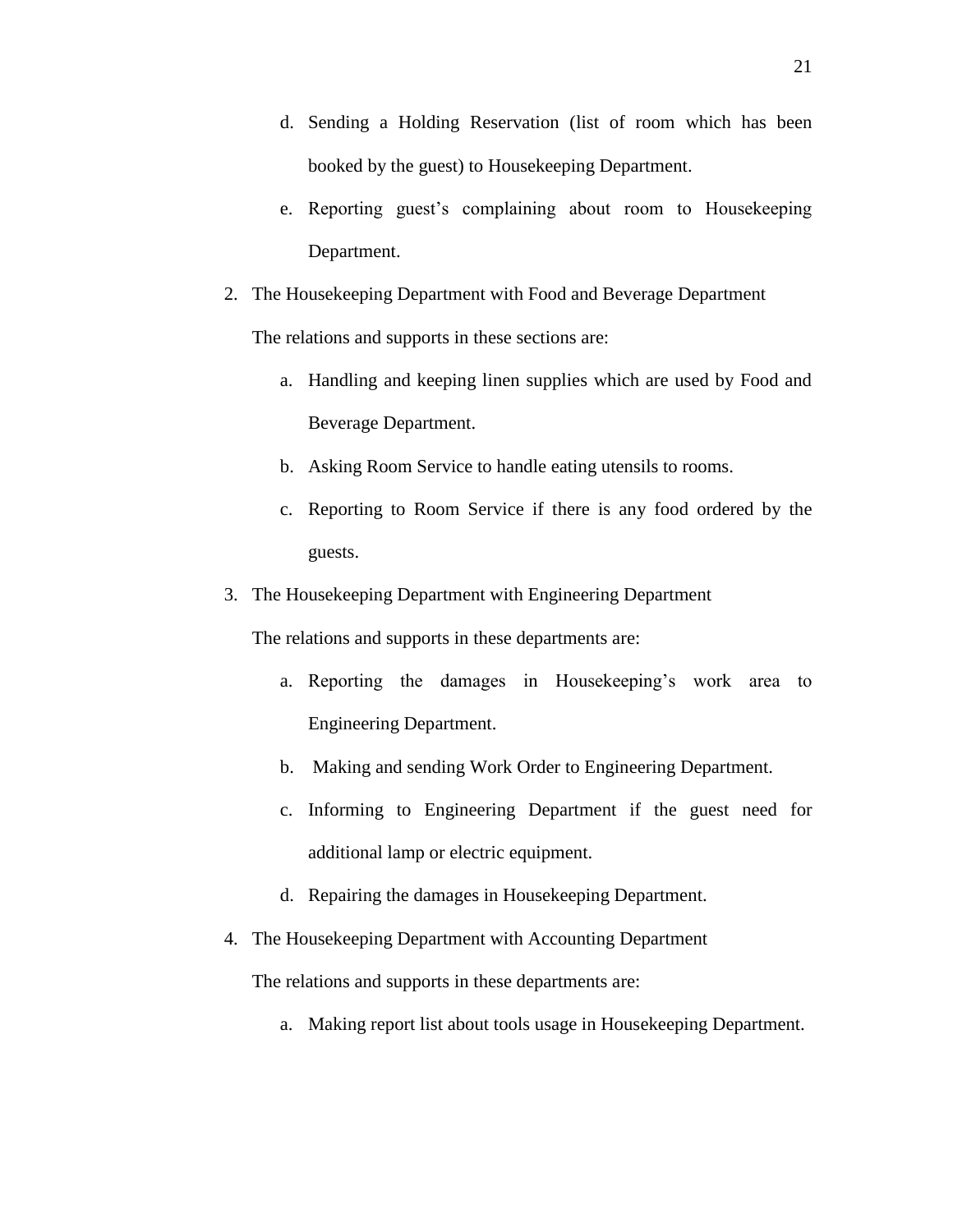- b. Reporting the damages of hotel properties to the Accounting Department.
- c. Reporting monthly inventories to Accounting Department.
- 5. The Housekeeping Department with Purchasing Department

The relations and supports in these departments are:

- a. Making purchasing requisition of certain material for Housekeeping's necessities.
- b. Receiving and checking the materials which have been bought by Purchasing Department.
- c. Asking Purchasing Department whether the materials needed are available or not.
- 6. The Housekeeping Department with Store Department

The relations and supports in these departments are:

- a. Making store requisition to take the materials in store.
- b. Reporting to Store Department about guest and cleaning supplies usage.
- c. Preparing materials needed by Housekeeping Department based on store requisition.
- 7. The Housekeeping Department with Security Department

The relations and supports in these departments are:

- a. Informing to security if there is any suspicious guest.
- b. Reporting to security if there is any lost of guest properties.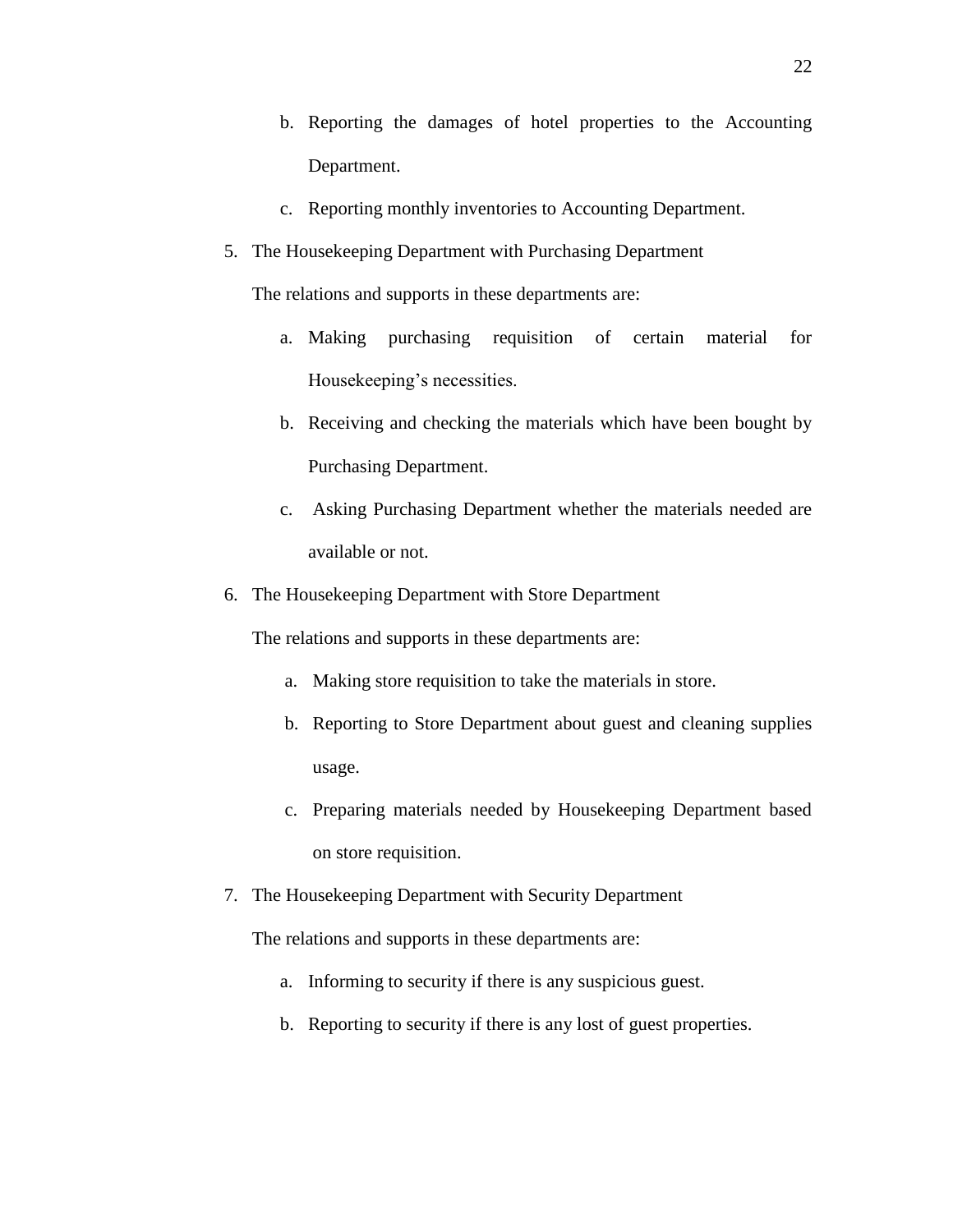- c. Guaranteeing the feeling of comfort and secure for the guest and employee.
- 8. The Housekeeping Department with Marketing Department

The relations and supports in these departments are:

- a. Informing to Housekeeping Department about event which is held in hotel area.
- b. Asking for Housekeeping's help to set up a banner.
- 9. The Housekeeping Department with Personnel Department

The relations and supports in these departments are:

- a. Proposing additional recruitment of the staff.
- b. Giving work time schedule of Housekeeping's employee to personnel Department.
- c. Informing an information and instruction which are related to hotel policy.
- d. Giving the job description to Housekeeping Department as reference in daily routine.

# **F. The Problem Faced by the Housekeeping Department and the Solutions**

#### **F.1. The Problem Faced by Housekeeping Department**

As a department which has big responsibility, the Housekeeping Department has many problems in handling its job. The problems influence the work flow done by the Housekeeping Department. This condition may disturb the other departments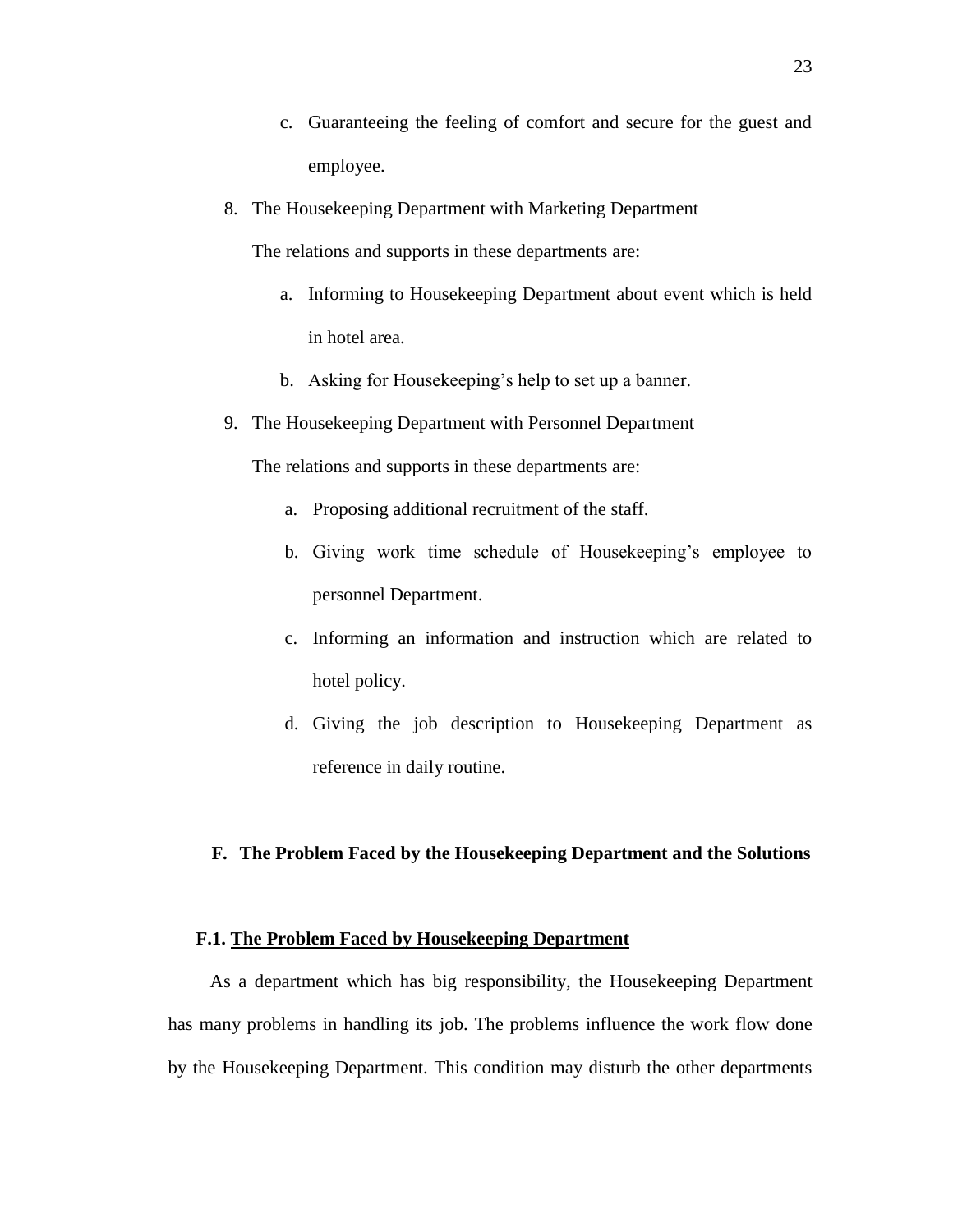because they are connected to one another. The problem comes from both inside and outside the hotel.

The internal problems of the hotel are:

- 1. Hotel Management
	- Lack of coordination between one section with another sections

Front Office employees, they do not give enough information about Holding Reservation (list of room which has been booked by the guest) to the Housekeeping Department. Therefore, the room attendant becomes confused with which rooms must be cleaned soon.

Engineering employees usually take a long time to repair some room equipment needed, so that the room boy spends more time that it is usually needed.

Many tools are out of date

To get a better result in handling the job, supporting work equipments are badly needed to maximize the work. This purpose cannot be reached because the tools needed are out of order. The employees decide to work manually because the tools are not repaired soon. For example, floor cleaning machine, dust cloth, window rubber squeezer, etc.

- 2. The Housekeeping Department
	- **Miscommunication with the guest**

This problem appears when there were guests come from German, who can not speak English. Room attendants faced difficulties to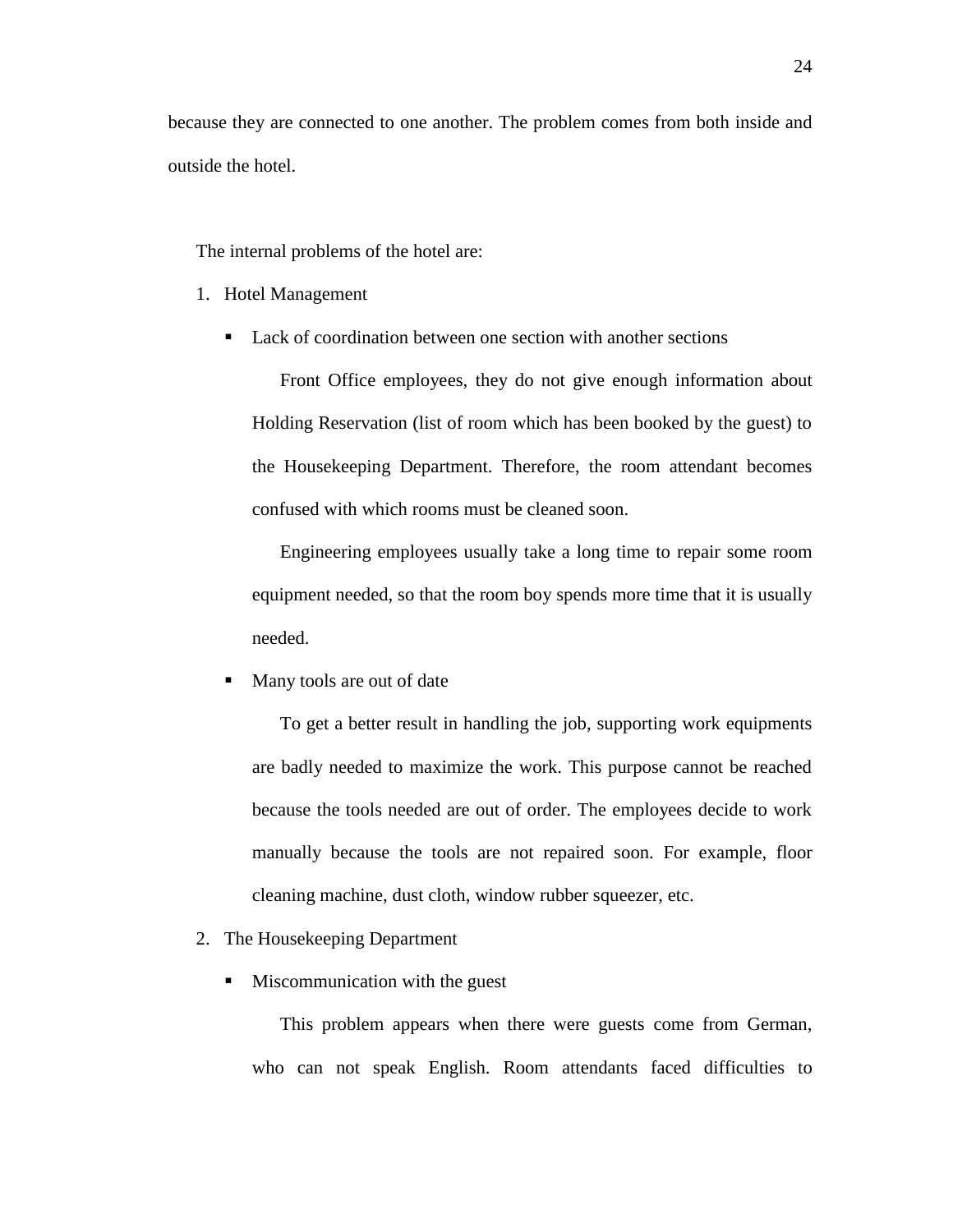communicate with them. Therefore, result of their work was not maximal. In Bali Reef Resort, most of the guests are from Germany, because the owner is a German too.

- Not all employees and trainees understand how to use certain equipments In handling their job, the employees use a lot of tools which make their job easier to do. Not all the employees and trainees are able to operate the tools by following the right procedures. This problem may hamper the work flow in the Housekeeping Department.
- The mono type jobs

Human being usually feels bored when he does the same thing in a long time. The Housekeeping employee in doing their job also feels this way. This condition may keep the employee from doing the work well.

The external problems of the hotel are:

The Guest Complain:

The work result is not maximal

This problem appears when the hotel is in fully booked. Many rooms, which have to be handled by room attendant, make them work in a rush. As the consequence, their work is not maximal.

• The services are not satisfying

The guests usually ask to the employee to repair some room equipment needed, for example Air Conditioner, TV, do not work, and the hairdryer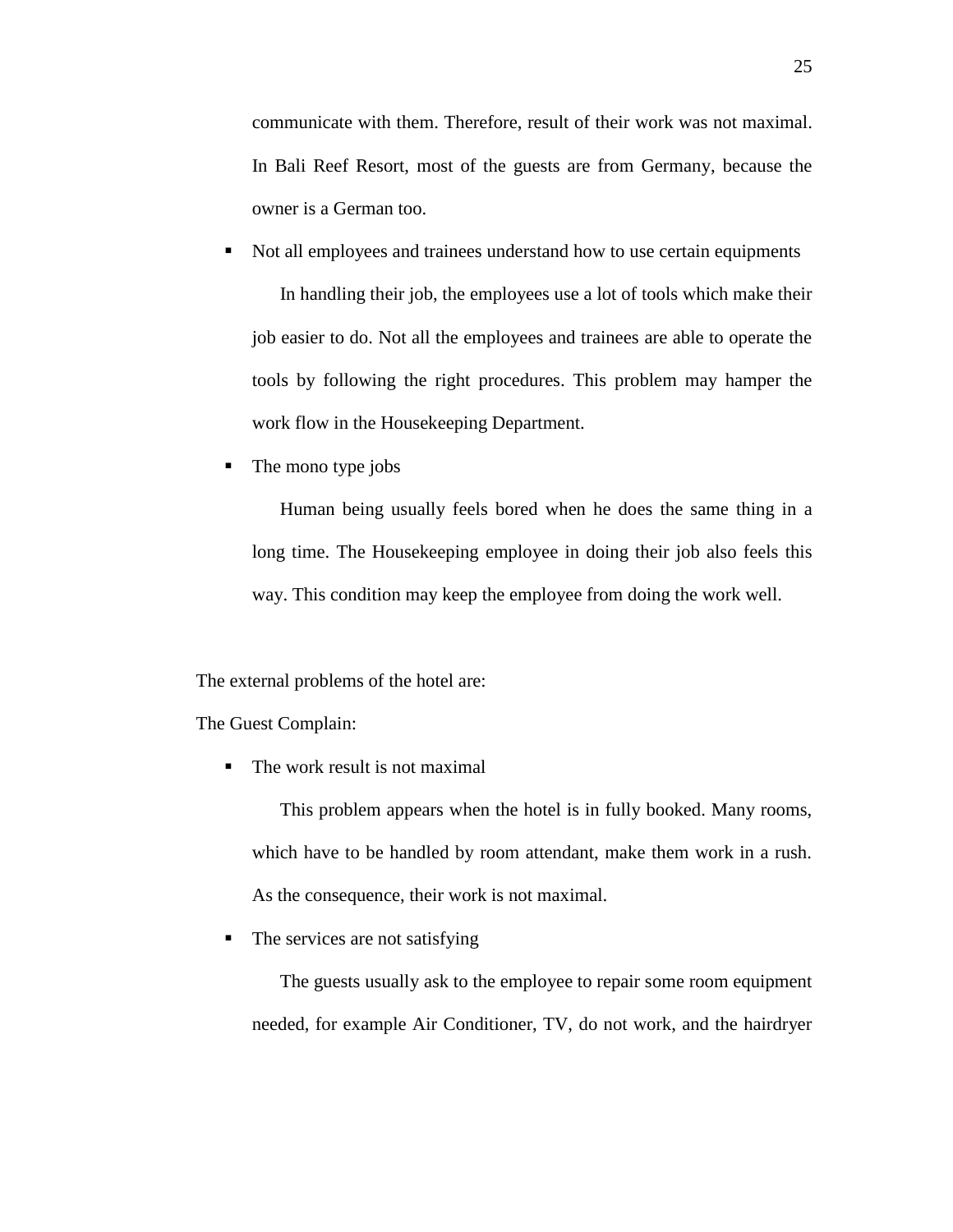is already broken. But the employees do not repair it soon. Therefore, the guest has to wait for a long time.

The guests goods and equipments are removed from the intended place

The problem usually appears when the room attendants are trainee. Because of the lack of knowledge, they are removing some goods and equipments, such as glasses, pen, and bag to the other places. Therefore, the guest will be confused to find it and have opinion that is lost then, they complain about it.

The competition with the other hotels is also the external problems. There are many hotels in Nusa Dua- Bali which have different services and facilities. Hotels compete with each other to increase the room occupancy rates. It is the hardest problem which is not only faced by the Housekeeping Department, but also by all departments in the hotel. Their abilities in giving their best service determine the hotels future.

#### **F.2. The Solutions to The Problem Faced by Housekeeping Department**

The problems faced by the Housekeeping Department have to be solved by the right solutions. These solutions are expected to be able to stimulate the employee's enthusiasm to work as well as possible. The solutions proposed are:

- 1. Hotel Management
	- Meeting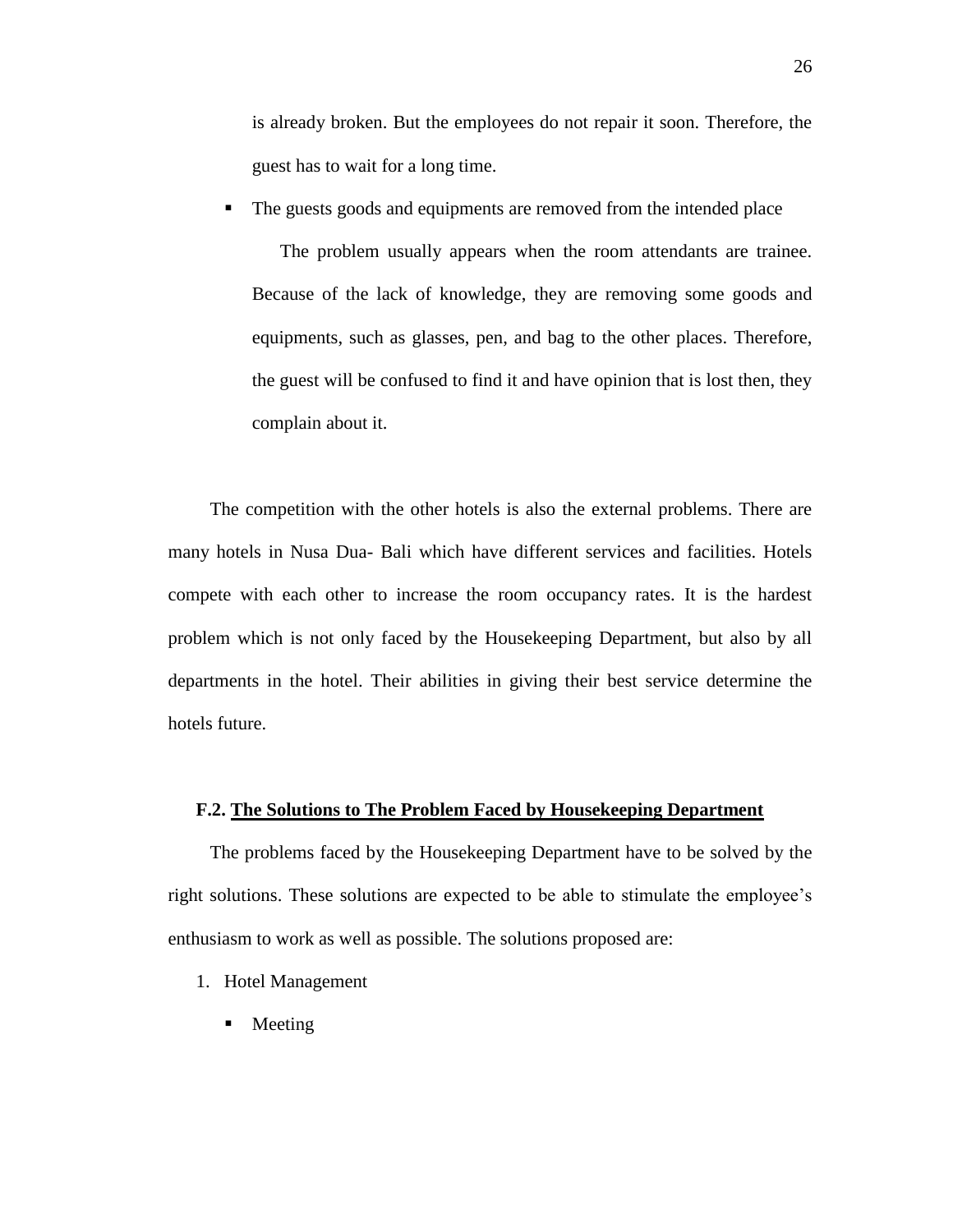The General Manager should arrange a meeting with all of Supervisor Hotel Department, to discuss the problems, and to share their opinions in order to improve their work quality, and solve the problems.

Controlling and maintaining the tools

The tools have to be maintained and taken care well, so that they will be durable and helpful for the workers. It is the effective way to reduce the tool damage. The damaged tools can be sent to the Engineering Department so that it will be repaired.

- 2. The Housekeeping Department
	- Giving lesson another Language

The hotel departments give lesson another language, especially German, so that the employees can communicate well with German tourist. It is really beneficial to give better service.

Training the employees regularly

It is very important to train the employee although they have worked in a long period. Its purpose is informing the employees about the right procedures to operate several tools. It will be nice if they are able to operate the tools in the right procedures. As a result, their work will be easier to do, so that their work quality can be improved.

Creating a various and interesting atmosphere

Various and interesting work atmosphere can reduce the employee's boredom with their job. To create such an atmosphere, a good relationship between the employees has to be well done.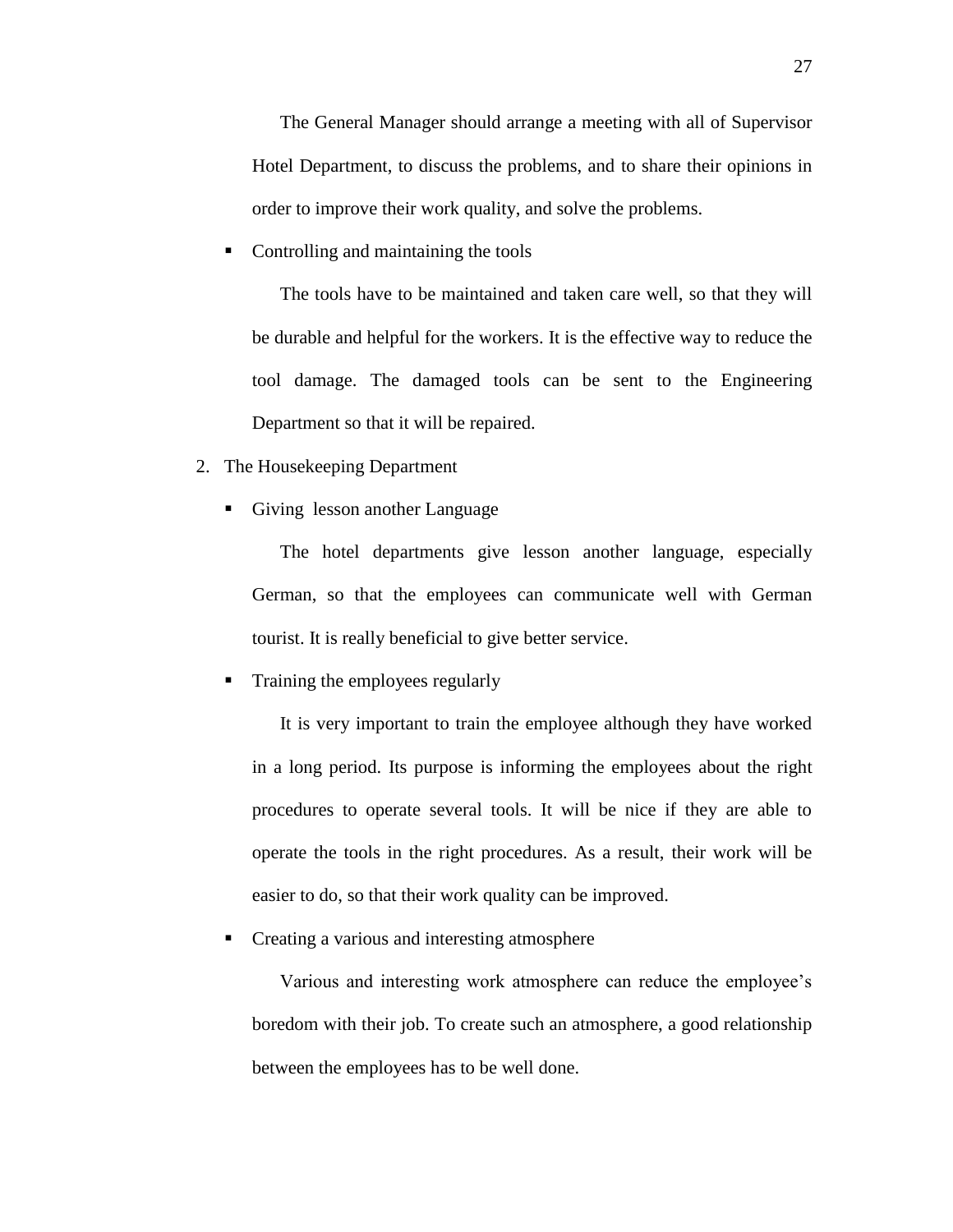- 3. The Guests Complaint
	- Recruiting more employees especially room attendants

More employees are badly needed especially when room occupancy rates are high. If there are many room attendants available each day, they will be able to handle rooms perfectly. They do not have to work in a rush because the working time is balance with their job. Their work quality will be better than before.

Increasing the responsibility in work

The employees have to give their best services to the guest, because the hotel images depend on their services. All facilities of the guest should be controlled so that they are comfortable to be used.

Giving more information for trainee

Before the trainee of the Housekeeping Department work in the guest rooms, Senior Room Attendant should give information about the procedures, and also general sequence guest room cleaning.

All the solutions are expected to be able to solve the problems faced by the Housekeeping Department. If the problem can be solved, Housekeeping Department will be able to give its best effort to increase the hotel quality.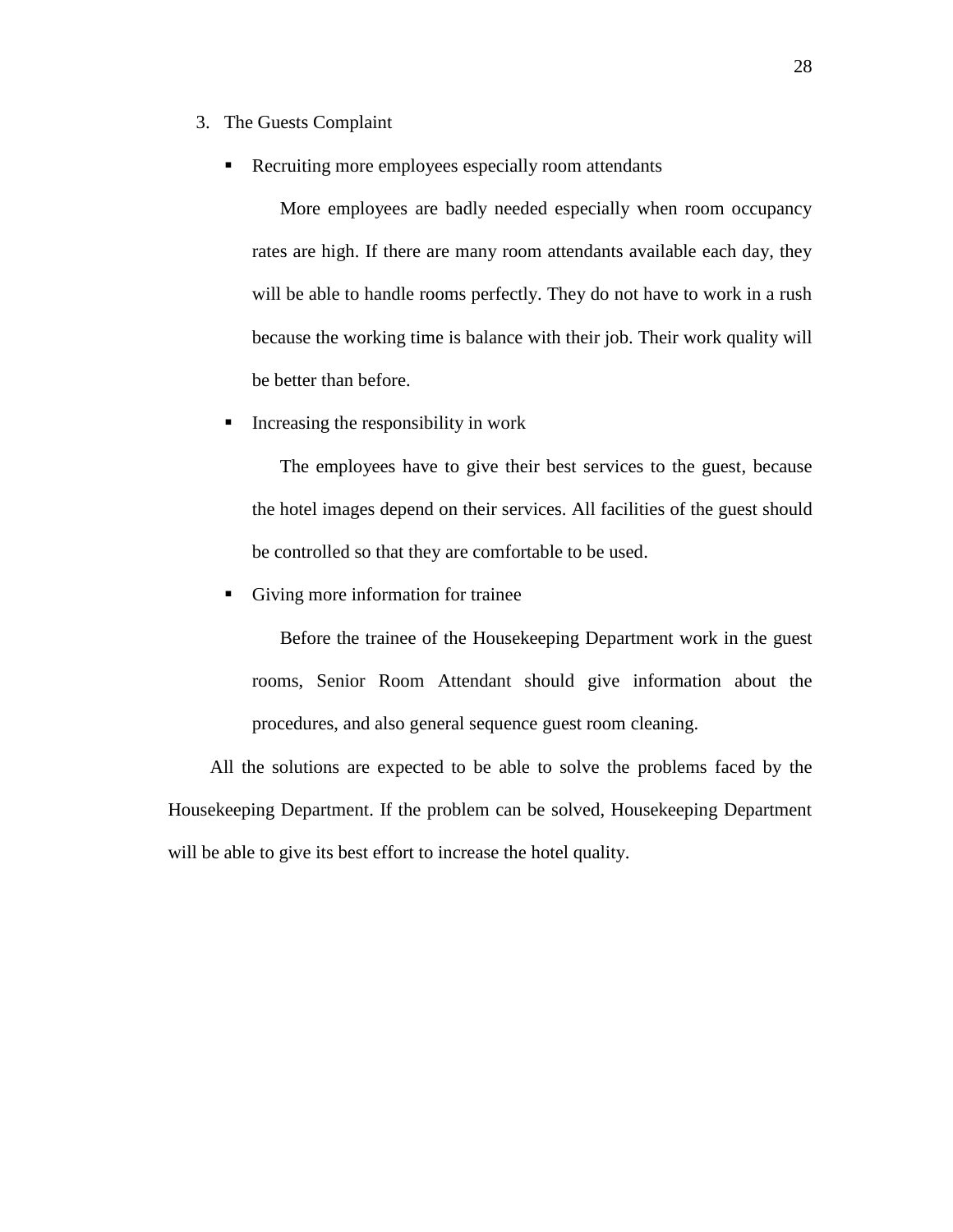# **CHAPTER IV**

# **CONCLUSION AND SUGGESTION**

# **A. Conclusion**

The writer has summaries some important points come from the discussion in the previous chapter. The points are:

- 1. The Housekeeping Department at Bali Reef Resort is divided into six main sections to make easier in handling its job. Each section has its own responsibility. The sections are:
	- a. Floor Section

The officers belong to this section are:

- Senior Floor attendant
- Room Boy
- b. Public Area Section

The officers belong to this section are:

- Senior Public Area Attendant
- Housemen
- c. Swimming Pool Section

The officers belong to this section are:

- Senior Swimming Pool Attendant
- **Swimming Pool Attendant**
- d. Gardening Section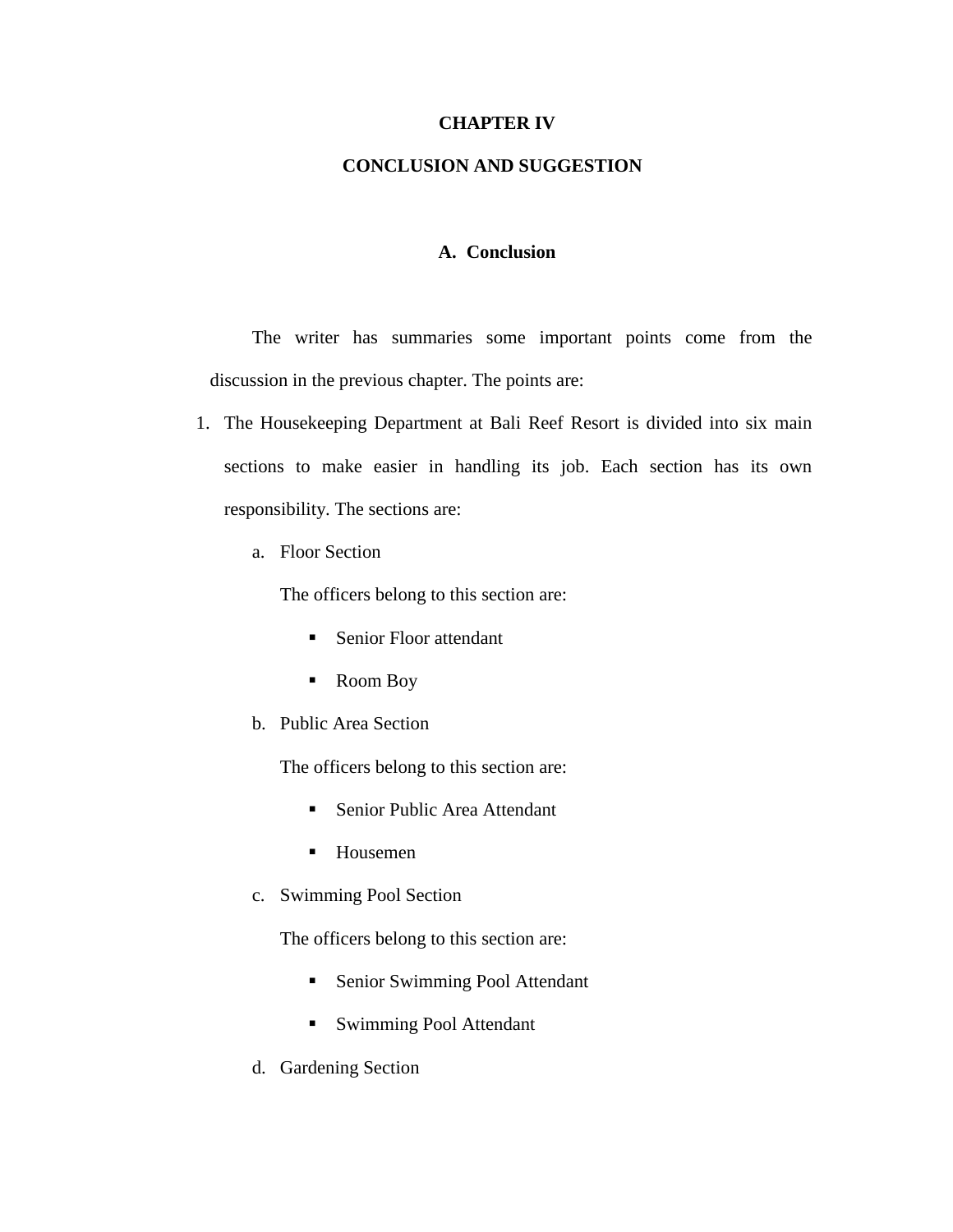The officers belong to this section are:

- Senior Gardener Attendant
- Gardener
- e. Linen and Uniform Section

The officers belong to this section are:

- Senior Linen and Uniform Attendant
- Linen and Uniform Attendant
- f. Florist Section

The officers belong to this section are:

- Senior Florist Section Attendant
- 2. In handling its job, the Housekeeping Department at Bali Reef Resort faced many problems. The problems come from both internal and external the hotel. The internal problems of the hotel are:
	- 1. The Hotel Management
		- Lack of coordination between one section with another section
		- Many tools are out of date
	- 2. The Housekeeping Department
		- **Miscommunication with the guest**
		- Not all employees and trainees understand how to use certain equipments
		- The mono type job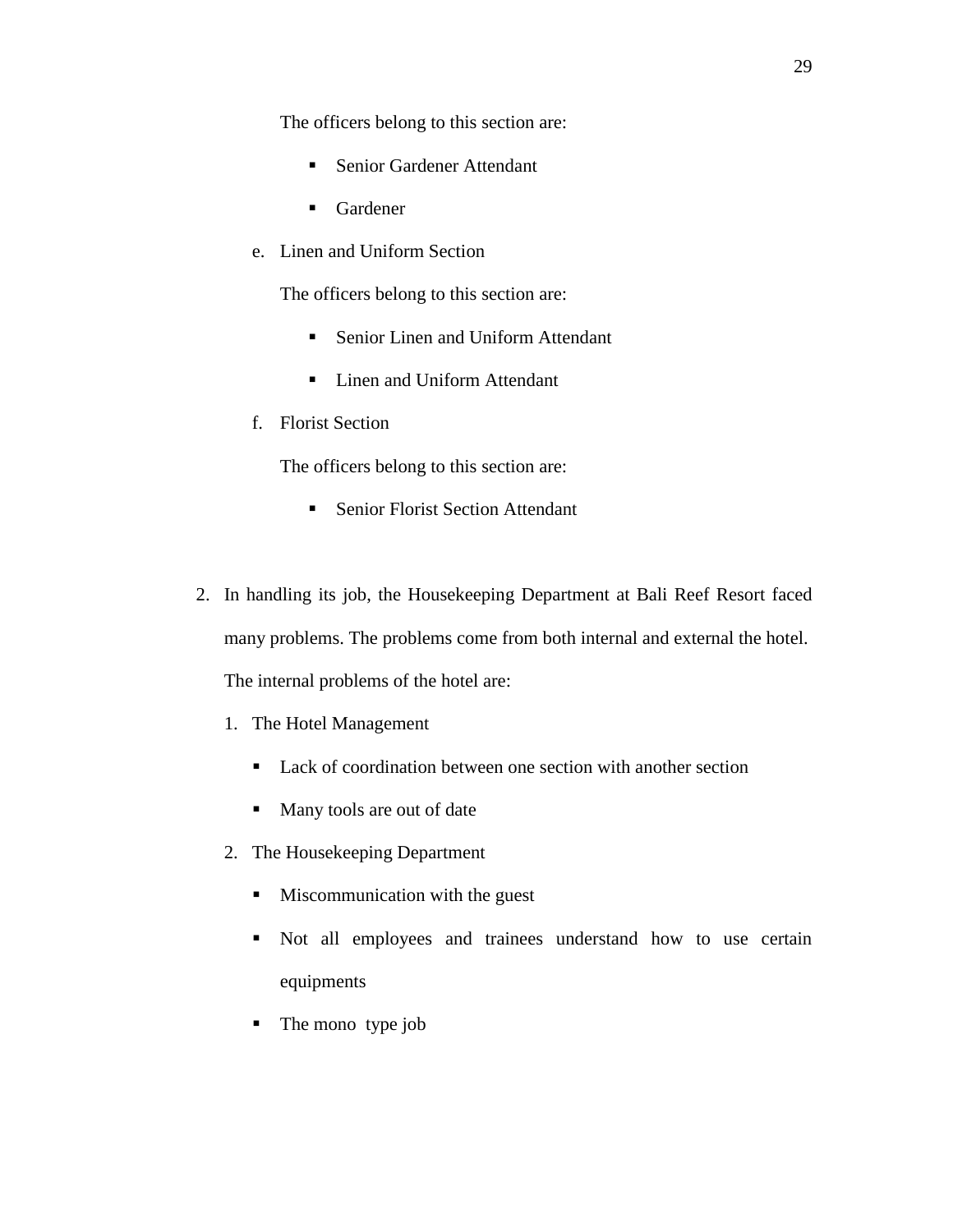The external problems of the hotel:

The Guests Complain:

- The work result is not maximal
- $\blacksquare$  The services are not satisfying
- The guests' goods and equipments are removed from the intended place to the other places.

The competition with the other hotels is also the external problems.

- 3. The solutions proposed to solve the problem faced by Housekeeping Department at Bali Reef Resort are:
	- 1. The Hotel Management
		- Meeting
		- Controlling and maintaining the tools
	- 2. The Housekeeping Department
		- Giving lesson another language
		- **Training the employees regularly**
		- Creating a various and interesting atmosphere
	- 3. The Guest Complain
		- Recruiting more employees especially room attendant
		- $\blacksquare$  Increasing the responsible in work
		- Giving more information for trainee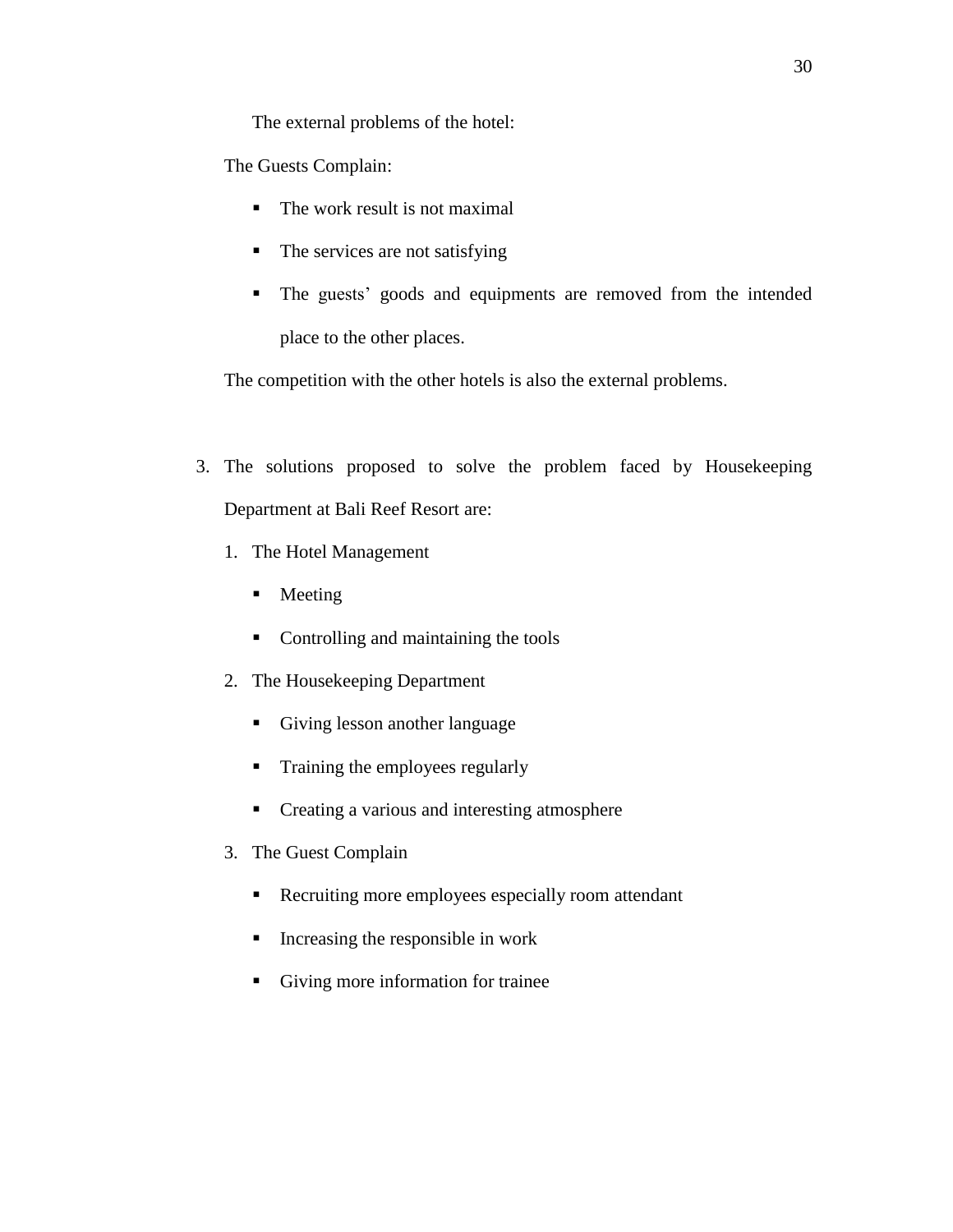# **B. Suggestion**

After having job training at Bali Reef Resort, the writer would like to give some suggestions to:

1. The Management of Bali Reef Resort

The management should pay more attention to the work quality. It is necessary to substitute the equipments which are unable to be used anymore with the new one. It will be easier to increase the work quality if the supporting equipments are available. And it will be better if the employees who have to work overtime get an extra salary, especially Housekeeping employees.

2. The Housekeeping Department

The employees of Housekeeping Department also should increase the work quality, because the hotels image depends on their service. A good image as a reputable hotel is a capital to complete with the other hotels. By defending good reputation, they will be able to face a hard competition against other hotels.